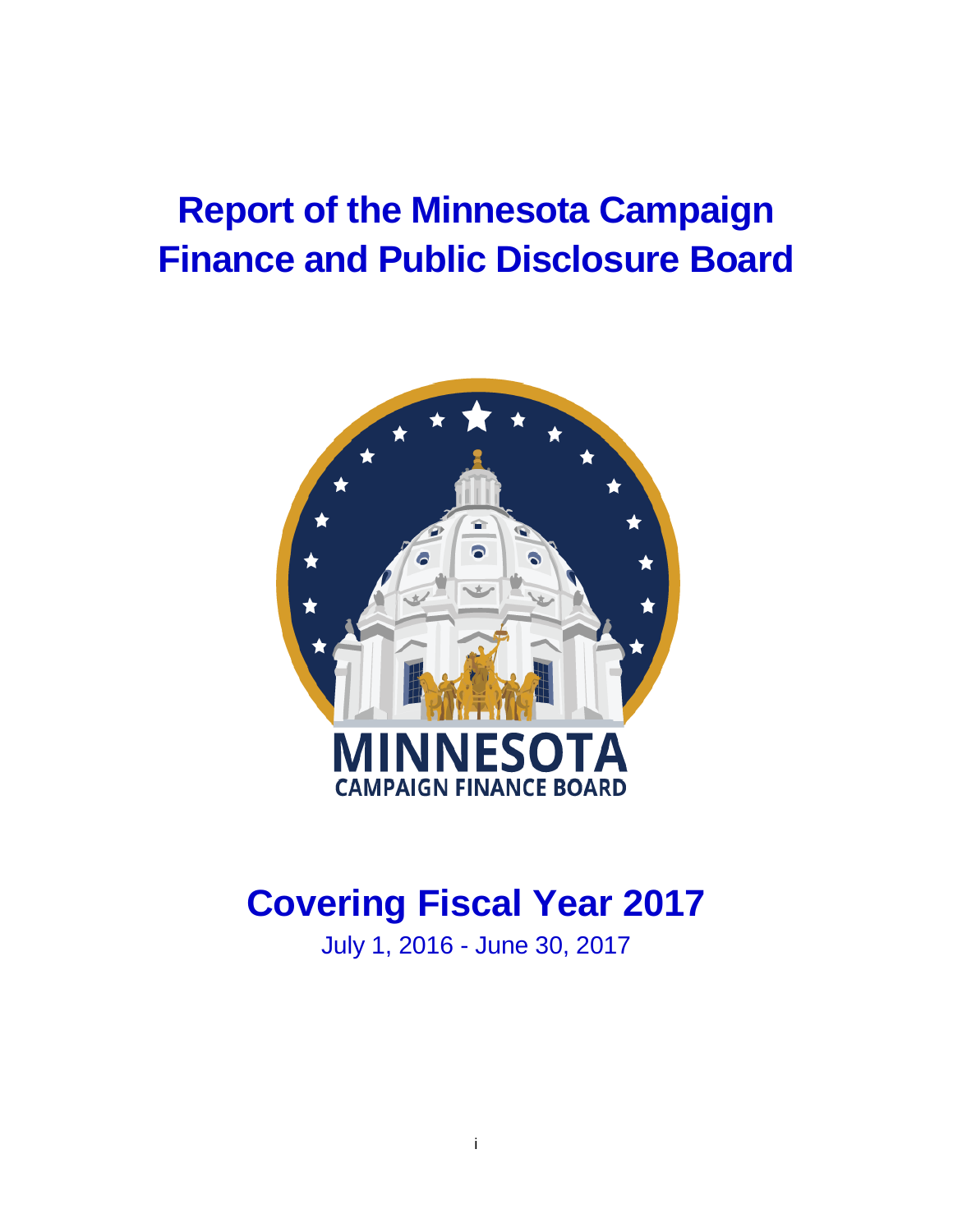Issued: October 3, 2018 CAMPAIGN FINANCE and PUBLIC DISCLOSURE BOARD Suite 190, Centennial Building 658 Cedar Street St. Paul MN 55155-1603

Telephone: 651-539-1180 or 800-657-3889 Fax: 651-539-1196 or 800-357-4114 Email: cf.board@state.mn.us Website: www.cfb.mn.gov

This document is available in alternative formats to individuals with disabilities by calling 651-539-1180, 800-657-3889, or through the Minnesota Relay Service at 800-627-3529.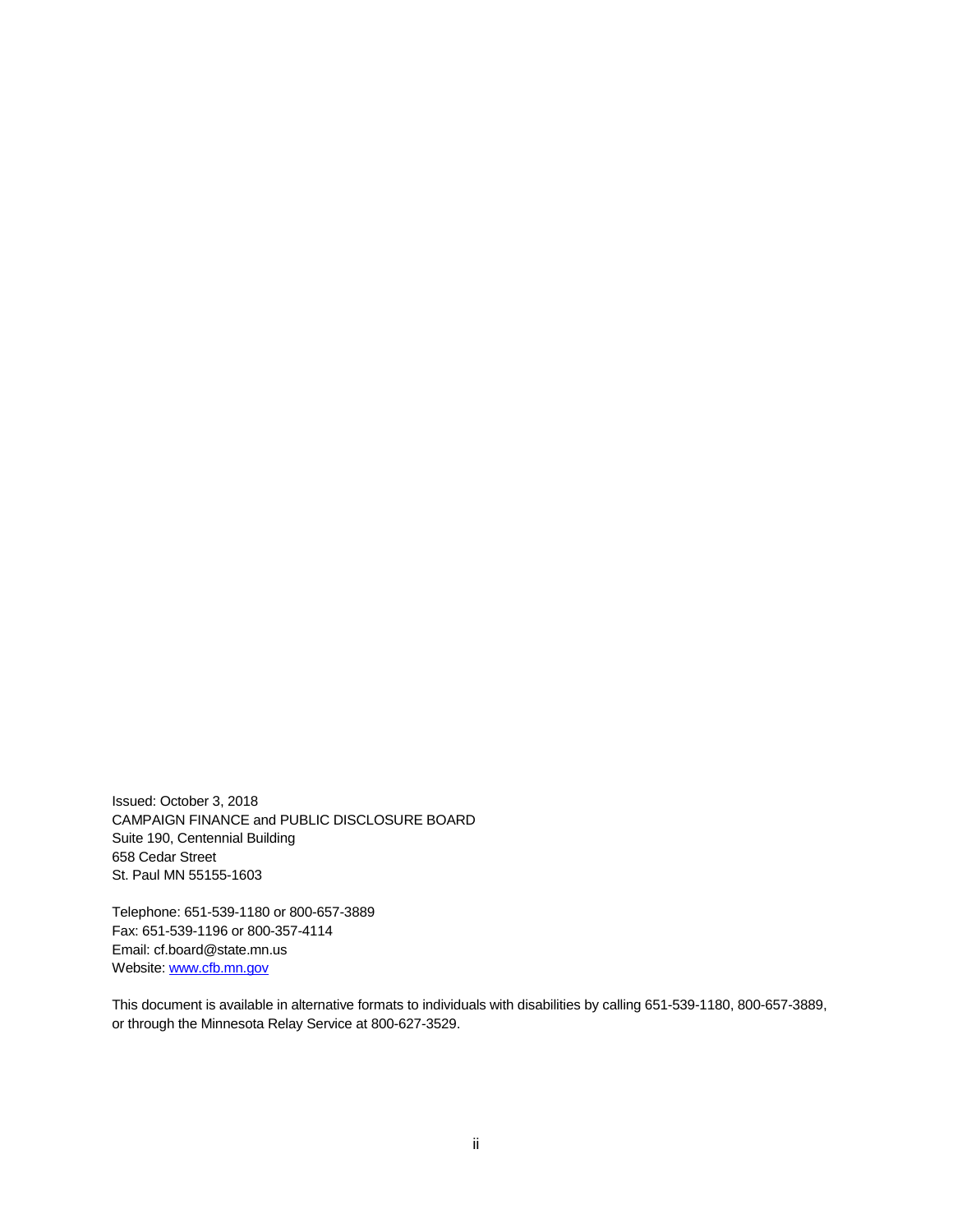

**DATE:** October 3, 2018

- **TO:** The Honorable Mark Dayton, Governor The Honorable, Paul Gazelka Senate Majority Leader The Honorable Kurt Daudt, Speaker of the House The Honorable Thomas Bakk, Senate Minority Leader The Honorable Melissa Hortman, House Minority Leader The Honorable Mary Kiffmeyer, Chair State Government Finance and Policy and Elections The Honorable Tim O'Driscoll, Chair Government Operations and Elections Policy
- **FROM:** Carolyn Flynn, Chair Campaign Finance and Public Disclosure Board

## **SUBJECT:** Report of Board activities during fiscal year 2017.

Pursuant to Minnesota Statutes section 10A.02, subdivision 8 (a), the Campaign Finance and Public Disclosure Board submits this report of the Board's activities during fiscal year 2017.

The Board, consistent with its objectives and administrative procedures, provided guidance to the thousands of individuals and associations whose disclosure of certain political, economic interest, and lobbying activities is regulated by the Campaign Finance and Public Disclosure Act, Minnesota Statutes, Chapter 10A.

Included in this report is information about campaign finance disclosure, the filing of lobbyist disbursement and lobbyist principal reports, and the filing of statements of economic interest by public officials.

Throughout its activities the Board strives to accomplish its mission; which is to promote public confidence in state government decision-making through development, administration, and enforcement of disclosure and public financing programs and ensure public access to and understanding of information filed with the Board.

We recognize the importance the State of Minnesota places on public disclosure laws and the regulation of campaign finance activity and appreciate the trust placed in the Board and its staff by the Legislature and the Office of the Governor.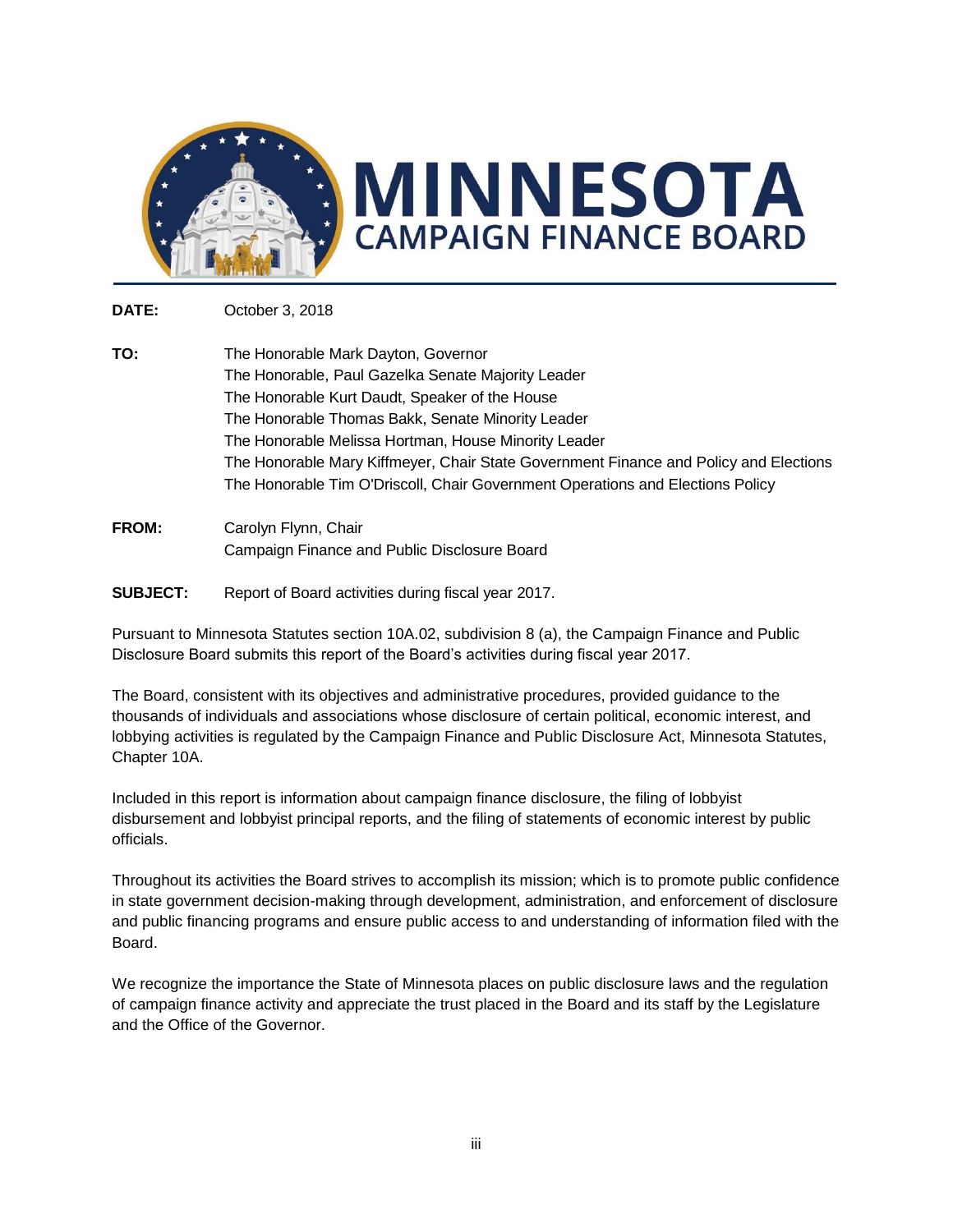# **Table of Contents**

| Penalties Paid for Late Filing of Disclosure Reports and Other Violations of Chapter 10A 22 |  |
|---------------------------------------------------------------------------------------------|--|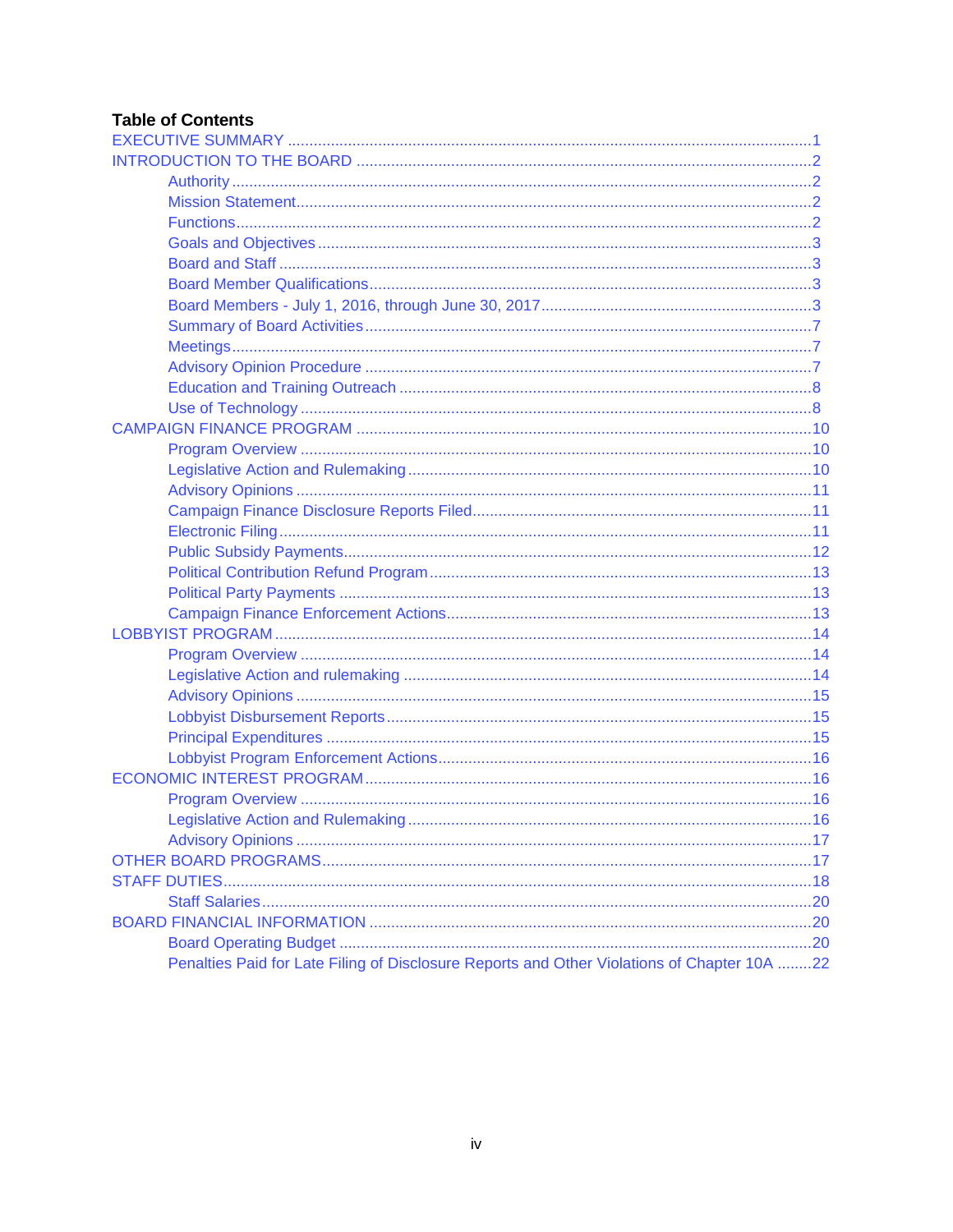## <span id="page-4-0"></span>**EXECUTIVE SUMMARY**

The Campaign Finance and Public Disclosure Board is charged with the administration of the Campaign Finance and Public Disclosure Act, Chapter 10A of Minnesota Statutes. There are three major programs governed by Chapter 10A: 1) the regulation of campaign finance contributions and expenditures for statelevel candidates, party units, and political committees; 2) the registration and reporting of lobbyists and the principals the lobbyists represent; and 3) the collection and disclosure of economic interest statements required of public officials. A brief overview of each program is provided here, with reference to the page in the annual report where detailed information is located. Additionally, the annual report provides information on Board members who served during the fiscal year beginning on page 3, and on the Board's staff, budget, and other financial activity during the fiscal year starting on page 19.

On the filing date for the 2016 year-end report of campaign receipts and expenditures there were 711 state-level candidates, 323 political party units, and 406 political committees and funds registered with the Board. Collectively, the year-end reports disclosed \$78,645,364 in receipts and \$86,969,690 in expenditures during the 2016 calendar year. Additional information regarding the campaign finance program begins on page 10.

About 1,450 lobbyists were registered with the Board at any one time throughout the fiscal year. The lobbyists represented 1,460 principals. The principals reported total lobbying expenditures of \$68,316,904 in calendar year 2016. Additional information on the lobbyist program is found on page 14.

The economic interest disclosure program requires public officials in approximately 2,800 positions to file economic interest statements with the Board. Depending on the position, these officials file their statements when they initially file their affidavits of candidacy for state-level office or when they take office. Additionally, public officials must review and update their statements in January of each year. Details on the economic interest disclosure program start on page 16.

During the fiscal year, the Board held ten scheduled meetings. At these meetings, the Board issued one advisory opinion, reviewed and approved nineteen conciliation agreements resolving violations of Chapter 10A, and resolved twenty complaints alleging violations of Chapter 10A.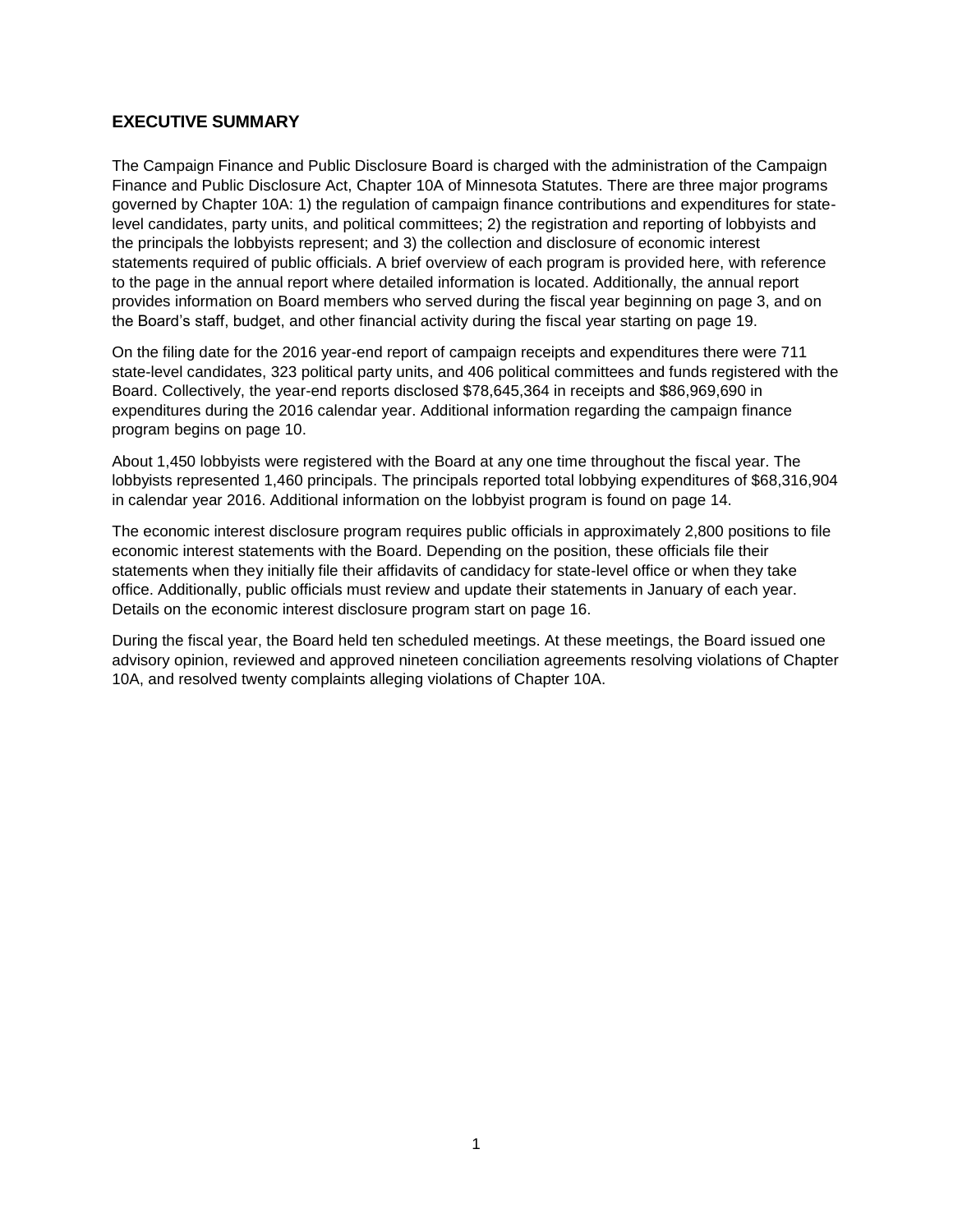# <span id="page-5-0"></span>**INTRODUCTION TO THE BOARD**

<span id="page-5-3"></span><span id="page-5-2"></span><span id="page-5-1"></span>

| <b>Authority</b>         | The Campaign Finance and Public Disclosure Board was<br>established by the state legislature in 1974 through enactment<br>of Chapter 10A of the Minnesota Statutes. Throughout its<br>history the Board has enforced the provisions of Chapter 10A,<br>promulgated and enforced Minnesota Rules 4501 through 4525,<br>and issued advisory opinions to guide clients in meeting the<br>chapter's requirements.                                                                                                                                                                                                                                                                                                                                                                                                                                                                      |
|--------------------------|------------------------------------------------------------------------------------------------------------------------------------------------------------------------------------------------------------------------------------------------------------------------------------------------------------------------------------------------------------------------------------------------------------------------------------------------------------------------------------------------------------------------------------------------------------------------------------------------------------------------------------------------------------------------------------------------------------------------------------------------------------------------------------------------------------------------------------------------------------------------------------|
|                          | New authority was given to the Board in 2013, which extended<br>the Board's jurisdiction to three sections of Chapter 211B.<br>Those sections are (1) 211B.04, which governs the "prepared<br>and paid for" form of disclaimer, (2) 211B.12, which specifies<br>the purposes for which campaign money may be legally used,<br>and (3) 211B.15, which governs corporate contributions. The<br>new authority is limited to those individuals and associations<br>already under the Board's jurisdiction under Chapter 10A. The<br>Board's new jurisdiction means that it may conduct<br>investigations of possible violations of these statues and may<br>also issue advisory opinions on these provisions.                                                                                                                                                                          |
| <b>Mission Statement</b> | To promote public confidence in state government decision-<br>making through development, administration, and enforcement<br>of disclosure and public financing programs which will ensure<br>public access to and understanding of information filed with the<br>Board.                                                                                                                                                                                                                                                                                                                                                                                                                                                                                                                                                                                                           |
| <b>Functions</b>         | Core functions of the Board include administration and<br>management of the:<br>registration and public disclosure by state legislative,<br>$\bullet$<br>constitutional office, and judicial office candidates, political<br>party units, political committees, and political funds;<br>state public subsidy program that provides public funding to<br>٠<br>qualified state candidates and the state committees of<br>political parties;<br>registration and public disclosure by lobbyists and principals<br>attempting to influence state legislative action,<br>administrative action, and the official action of metropolitan<br>governmental units;<br>disclosure of economic interest, conflicts of interest, and<br>$\bullet$<br>representation of a client for a fee under certain<br>circumstances for designated state and metropolitan<br>governmental unit officials. |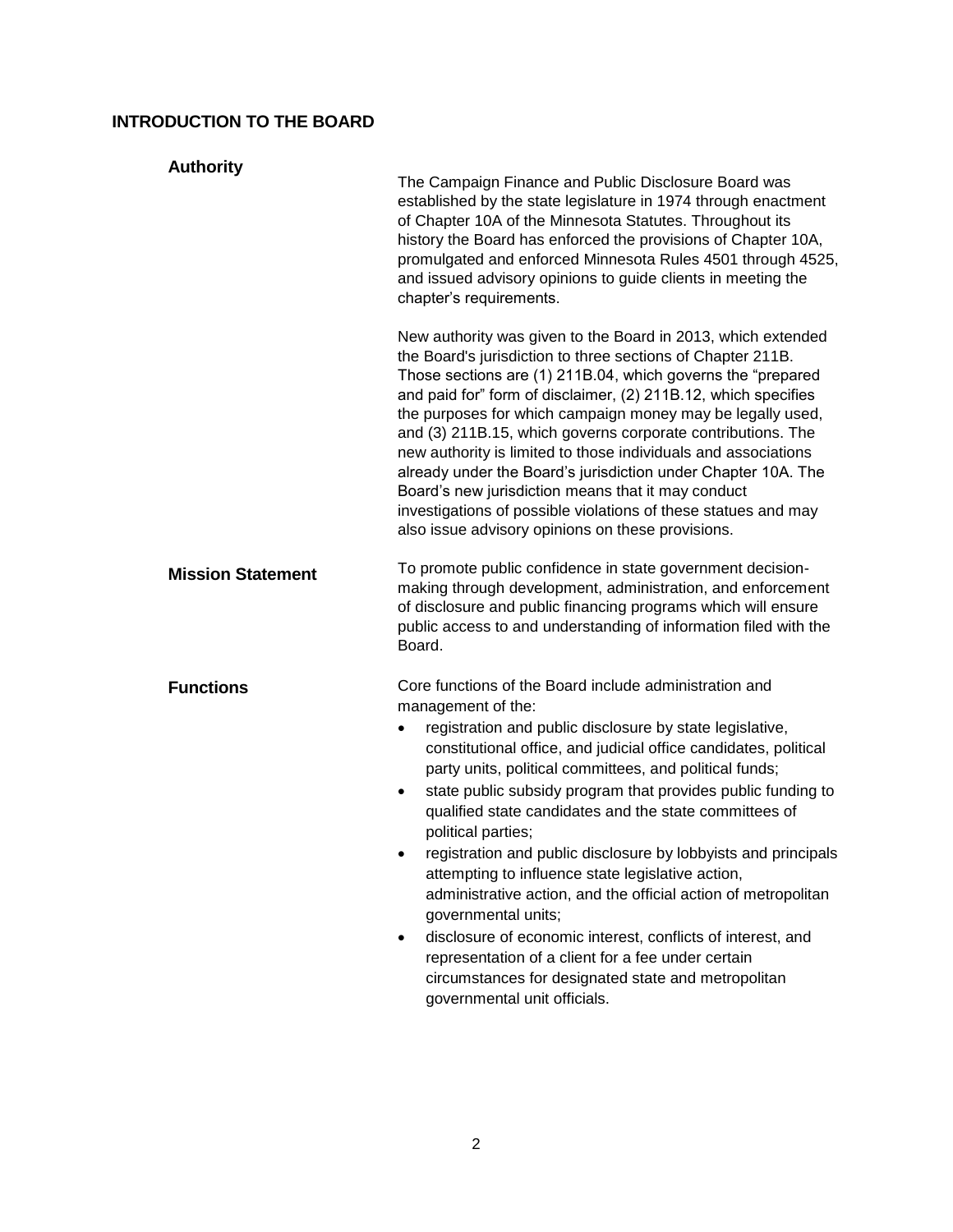<span id="page-6-1"></span><span id="page-6-0"></span>

| <b>Goals and Objectives</b> | Create better compliance with the Campaign Finance and<br>$\bullet$<br>Public Disclosure Act by moving to an educational model in<br>which providing easy to access information and training<br>reduces the number of violations.<br>Provide fair and consistent enforcement of the Act.<br>$\bullet$<br>Help citizens become better informed about public issues<br>$\bullet$<br>related to the Act. |
|-----------------------------|-------------------------------------------------------------------------------------------------------------------------------------------------------------------------------------------------------------------------------------------------------------------------------------------------------------------------------------------------------------------------------------------------------|
| <b>Board and Staff</b>      | The Board consists of six members, none of who may be an<br>$\bullet$<br>active lobbyist, a state elected official, or an active<br>candidate for state office. The Board is not non-partisan;<br>rather it is multi-partisan, with no more than three of the<br>members of the Board supporting the same political party.                                                                            |

• The Board was able to maintain eight full time and one part time equivalent positions during the fiscal year. Additional information about Board staff is found beginning on page 18.

#### <span id="page-6-2"></span>**Board Member Qualifications**

The Board consists of six citizen members who are responsible for the administration of the Campaign Finance and Public Disclosure Act. Members of the Board are appointed by the Governor to staggered four-year terms. Their appointments must be confirmed by a three-fifths vote of the members of each body of the legislature. Two members must be former members of the legislature who support different political parties; two members must be persons who have not been public officials, held any political party office other than precinct delegate, or been elected to public office for which party designation is required by statute in the three years preceding the date of their appointment; and the other two members must support different political parties. The Board holds regular monthly meetings, which are open to the public, and executive session meetings, which are closed to the public.

#### <span id="page-6-3"></span>**Board Members - July 1, 2016, through June 30, 2017**



#### **Carol Flynn**

Carol Flynn was appointed to the Board in February of 2015 by Governor Dayton for a term ending in January of 2019. She fills a Board position requiring a former DFL legislator. Flynn served as a state senator from 1990-2000 where she was Majority Whip and chaired the Judiciary and Transportation Committees. She studied at the University of Minnesota. A retired public employee, she volunteers on the Minneapolis Transportation Management Organization and as Vice President of the Loring Green West Association Board.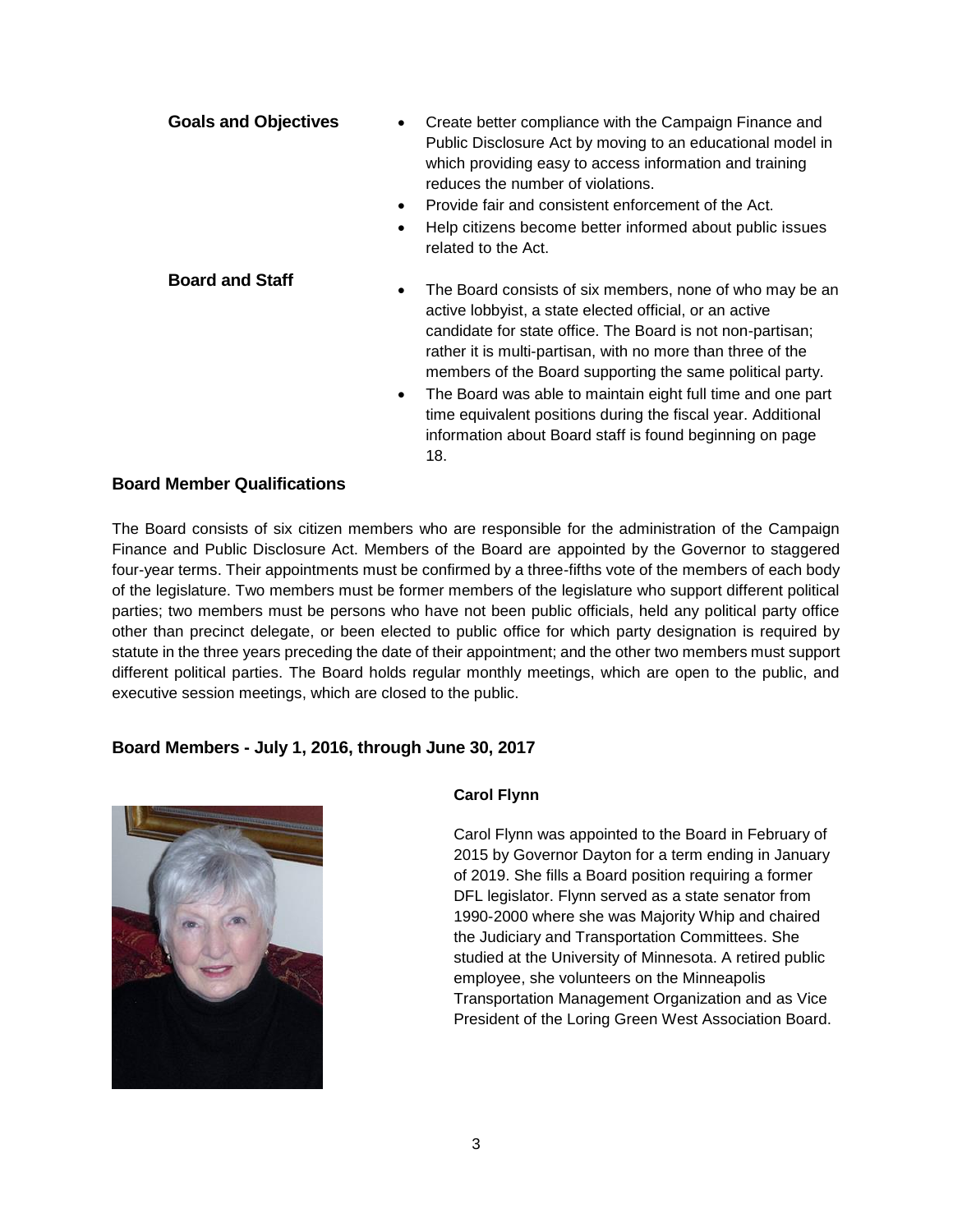



#### **Margaret Leppik**

Margaret (Peggy) Leppik was appointed to the Board in May of 2015 by Governor Dayton for a term ending in January of 2016. Governor Dayton re-appointed Ms. Leppik in January 2016 for a term ending in January of 2020. Because the Senate was not able to schedule a vote to confirm her appointment before adjourning sine die, her appointment ended in May of 2016. She was reappointed by the Governor in July of 2016 to the same position. She fills a Board position requiring a former Republican legislator. Ms. Leppik served as a state representative from 1991-2003 where she chaired the Higher Education Finance Committee. She served on the Metropolitan Council from 2003-2011 where she was vice chair for three years and chaired the Environmental Committee. A graduate of Smith College, Leppik is an active volunteer for numerous nonprofit organizations.

#### **Robert Moilanen**

Robert Moilanen was initially appointed by Governor Dayton to the Board in October, 2016. Mr. Moilanen was reappointed in June of 2017 for a term ending in January of 2019. He occupies a Board position for a member who has not been a public official, held any political party office other than precinct delegate, or been elected to public office for which party designation is required by statute in the three years preceding the member's appointment. Mr. Moilanen is a graduate of Gustavus Adolphus College and George Washington University Law School. Mr. Moilanen spent the early part of his legal career working in the public sector. Subsequently, he spent nearly thirty years in the private practice of law with the majority of that time spent as a partner at the law firm of Popham, Haik, Schnobrich, Kaufman and Doty. His private practice career primarily focused on securities fraud. Mr. Moilanen concluded his professional career working as the Director of Securities for the State of Minnesota from 2011-2014.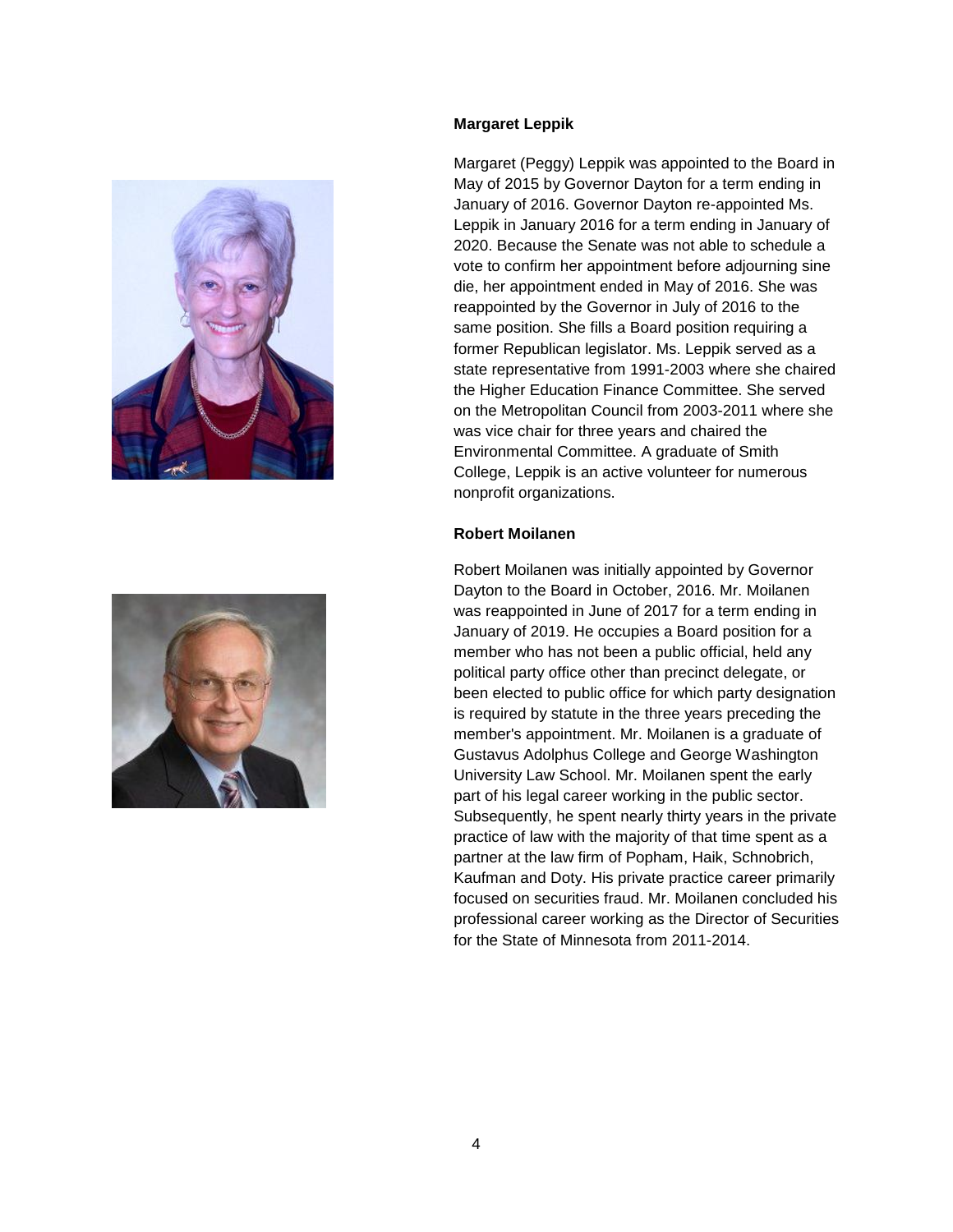



#### **Daniel N. Rosen**

Daniel N. Rosen was appointed in July, 2014, by Governor Dayton for a term ending in January of 2018. He fills a Board position requiring a member who has not been a public official, held any political party office other than precinct delegate, or been elected to public office for which party designation is required by statute in the three years preceding the member's appointment to the Board. A lawyer in Minneapolis, Mr. Rosen is a graduate of the University of Minnesota Law School and a founding partner of the Parker Rosen law firm, where he practices in the field of business and real estate litigation. Prior to law school Mr. Rosen was as an officer in the United States Navy and served in Operations Desert Shield and Desert Storm.

#### **Christian Sande – Left Board July 8, 2016**

Christian Sande was appointed by Governor Dayton to the Board in October 2013, and re-appointed in February 2015, for a term scheduled to expire in January 2019. Mr. Sande left the Board to accept the position of Hennepin County District Court Judge. He occupied a Board position for a member who has not been a public official, held any political party office other than precinct delegate, or been elected to public office for which party designation is required by statute in the three years preceding the member's appointment. Mr. Sande is an attorney in private practice focusing on securities fraud litigation and antitrust and consumer fraud class actions. He is a member of the Minnesota and Washington State Bar Associations and the Public Investors Arbitration Bar Association. He is a graduate of Hamline University College of Liberal Arts and William Mitchell College of Law. He volunteers as a GED Tutor at the Open Door Learning Center in North Minneapolis and is a volunteer judge for the Minnesota State Bar Association's high school mock trial program.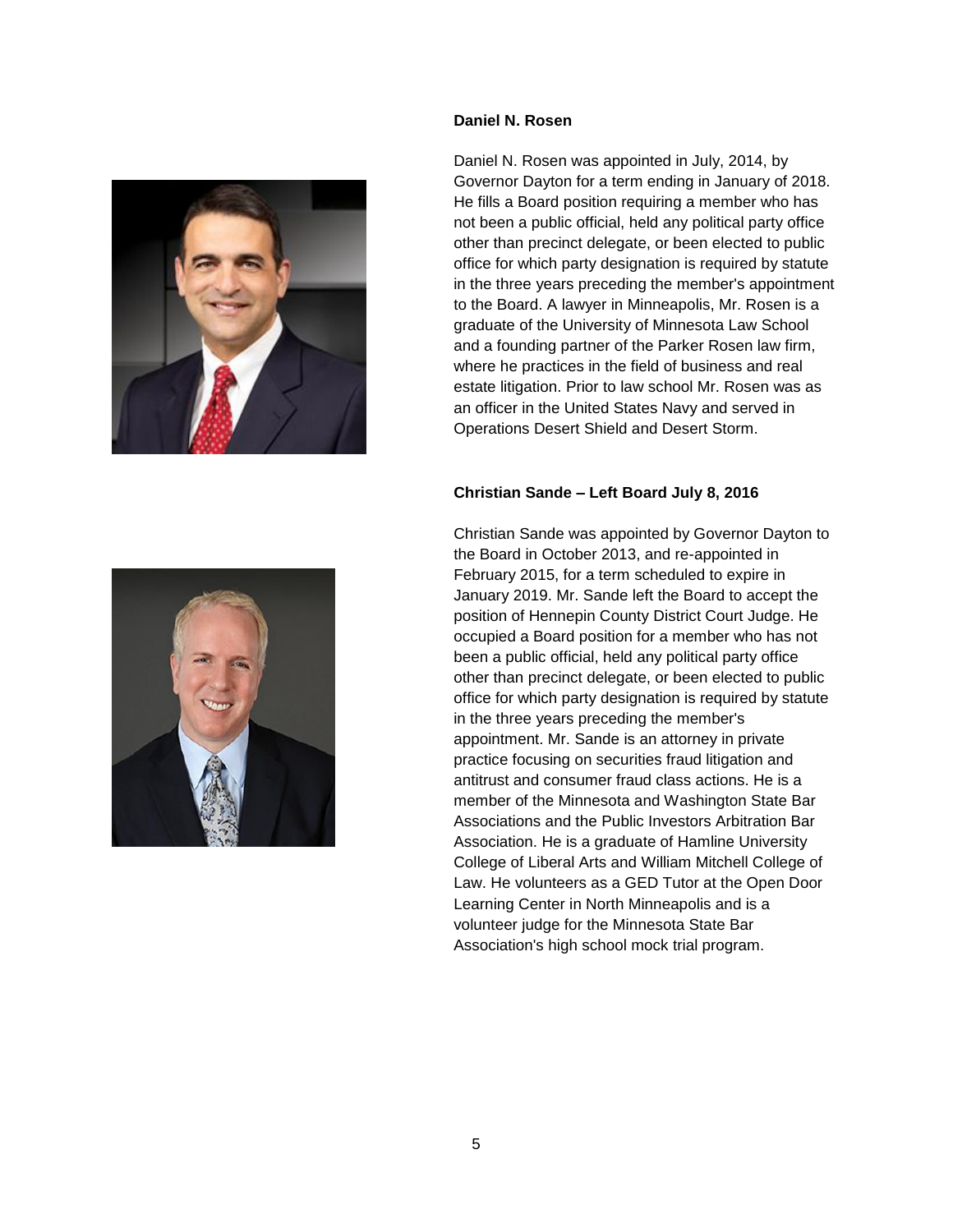



#### **Ed Oliver – Left Board June 30, 2017**

Ed Oliver was appointed in June of 2013 by Governor Dayton for a term ending in January of 2017. Mr. Oliver continued to serve until June 30, 2017. He fills a Board position that has no restrictions on previous political activities. Mr. Oliver was a member of the Minnesota State Senate from 1993 - 2002, and served as an Assistant Minority Leader from 1998 - 2002. Mr. Oliver is an arbitrator with FINRA Dispute Resolution, Inc., and is owner and president of Oliver Financial. He currently serves on the board of the Friends of the Mississippi River, and previously served on the Minnesota State Arts Board and as a member of the Great Lakes Commission. Mr. Oliver is a University of Minnesota, College of Liberal Arts graduate where he was awarded a Bachelor of Arts degree with a major in economics.

#### **Emma Greenman – Left Board March 31, 2017**

Emma Greenman was initially appointed to the Board in January of 2016 by Governor Mark Dayton for a term ending in January of 2020. Because the Senate was not able to schedule a vote to confirm her appointment before adjourning sine die, her appointment ended in May of 2016. She was reappointed by the Governor in July of 2016 to the same position. She filled a Board position that has no restrictions on previous political activities. Ms. Greenman is an attorney and advocate who serves as the Director of Voting Rights and Democracy for the Center for Popular Democracy. Her expertise includes voting rights, campaign finance, criminal justice and civil litigation. Ms. Greenman holds a law degree from University of California, Berkeley Law (Boalt Hall) and a Master in Public Administration from Harvard Kennedy School of Government. She is a member of the Minnesota State Bar Association and serves on the board of The Moving Company Theatre and the steering committee of the Minneapolis Alumni Connection.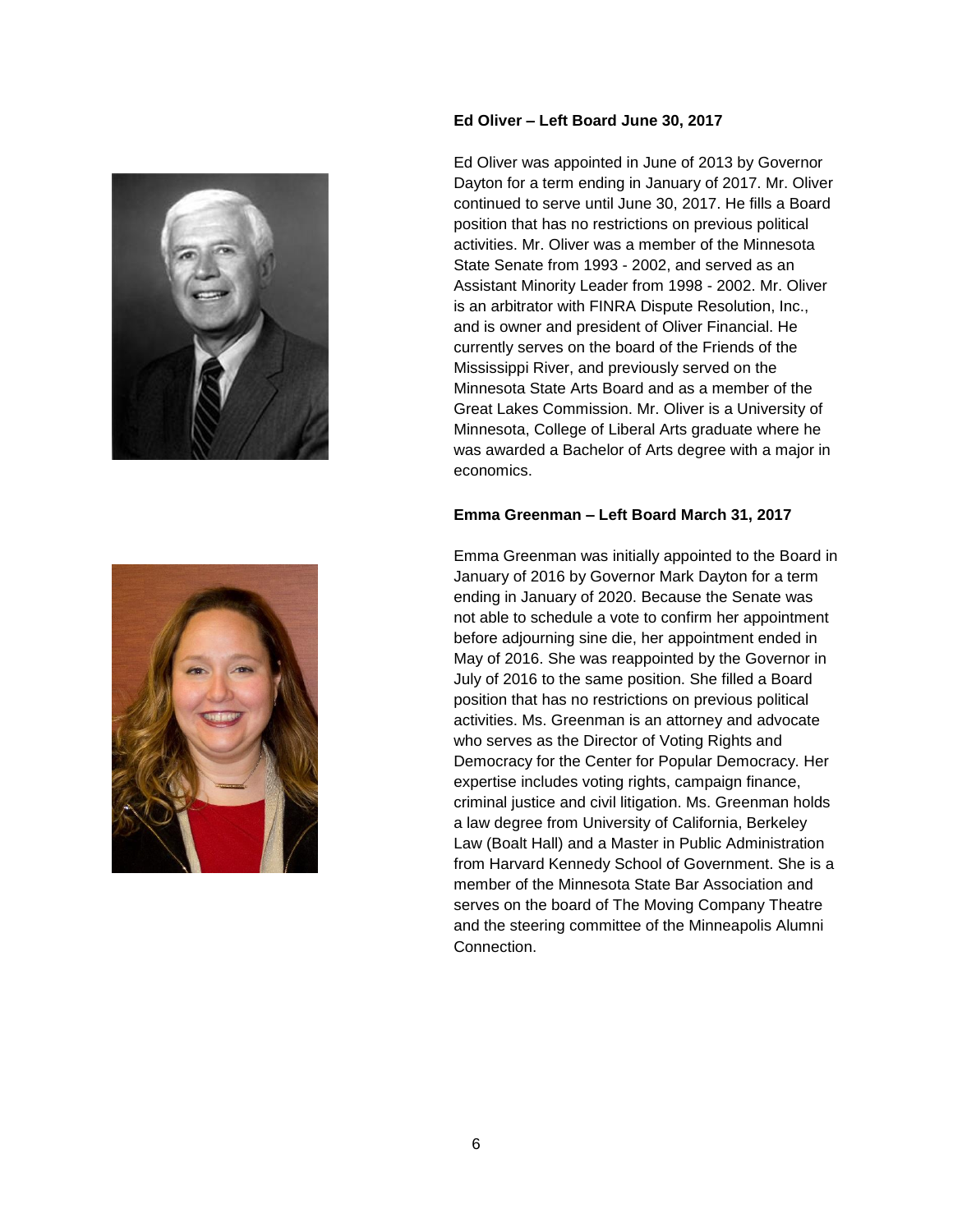# <span id="page-10-0"></span>**Summary of Board Activities**

<span id="page-10-2"></span><span id="page-10-1"></span>

| <b>Meetings</b>                             | The Campaign Finance and Public Disclosure Board held ten<br>scheduled meetings during the fiscal year. Minutes of Board<br>meetings are published on the Board's web site.                                                                                                                                                                                                                                                                                                                                                                                                                                                                                                                                                                                                                                                                                          |
|---------------------------------------------|----------------------------------------------------------------------------------------------------------------------------------------------------------------------------------------------------------------------------------------------------------------------------------------------------------------------------------------------------------------------------------------------------------------------------------------------------------------------------------------------------------------------------------------------------------------------------------------------------------------------------------------------------------------------------------------------------------------------------------------------------------------------------------------------------------------------------------------------------------------------|
| <b>Advisory Opinion</b><br><b>Procedure</b> | The Board is authorized to issue advisory opinions on the<br>requirements of the Campaign Finance and Public Disclosure<br>Act (Minn. Stat. chapter 10A), Minnesota Statutes sections<br>211B.04, 211B.12, and 211B.15 if the requestor is under the<br>jurisdiction of Chapter 10A, and the Hennepin County<br>Disclosure Law (Minn. Stat. §§ 383B.041 - 383B.058).<br>Individuals or associations may ask for advisory opinions based<br>on real or hypothetical situations to guide their compliance with<br>these laws.                                                                                                                                                                                                                                                                                                                                          |
|                                             | A request for an advisory opinion and the opinion itself are<br>nonpublic data. The Board provides Consent to Release<br>Information forms to individuals requesting opinions as part of<br>the procedures under this law. If the requester does not consent<br>to the publication of the requester's identity, the Board generally<br>publishes a public version of the opinion, which does not identify<br>the requester.                                                                                                                                                                                                                                                                                                                                                                                                                                          |
|                                             | A written advisory opinion issued by the Board is binding on the<br>Board in any subsequent Board proceeding concerning the<br>person making or covered by the request and is a defense in a<br>judicial proceeding that involves the subject matter of the<br>opinion and is brought against the person making or covered by<br>the request unless: 1) the Board has amended or revoked the<br>opinion before the initiation of the Board or judicial proceeding,<br>has notified the person making or covered by the request of its<br>action, and has allowed at least 30 days for the person to do<br>anything that might be necessary to comply with the amended<br>or revoked opinion; 2) the request has omitted or misstated<br>material facts; or 3) the person making or covered by the<br>request has not acted in good faith in reliance on the opinion. |
|                                             | One advisory opinion, Advisory Opinion 443, was issued in<br>fiscal year 2017. A summary of Advisory Opinion 443 is<br>provided in the review of the campaign finance program.                                                                                                                                                                                                                                                                                                                                                                                                                                                                                                                                                                                                                                                                                       |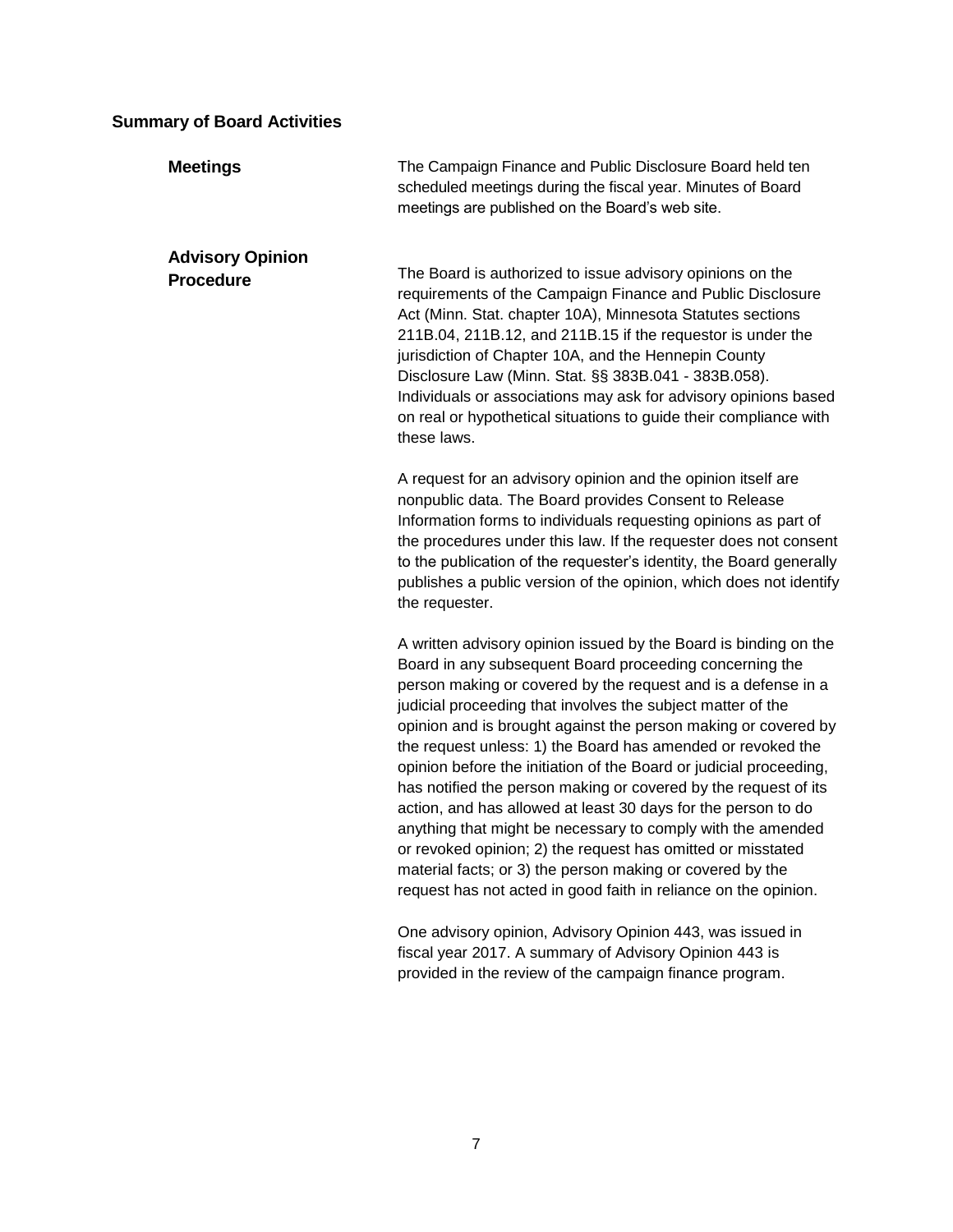# <span id="page-11-0"></span>**Education and Training Outreach**

To accomplish the goal of educating clients and the interested public on the compliance and reporting requirements of Chapter 10A Board staff conducted the following training during the fiscal year:

- Six compliance training sessions attended by 94 candidates and treasurers of principal campaign committees, political party units, and political committees and funds;
- Two computer lab training classes attended by 27 treasurers who use the Campaign Finance Reporter software.

An ongoing problem in providing compliance training to treasurers is the difficulty in reaching St. Paul from many locations in Minnesota. Board staff does schedule some training classes in greater Minnesota, but training sessions held outside of the metro area are always going to be limited in number and may still be inconvenient to attend for some treasurers.

As an effort to provide training available at any time and at any location with web access the Board contracted to develop five online training videos for treasurers. The modules allow viewers to move at their own pace through the topics covered and incorporate quizzes during the training to make the modules more interactive. The Board also maintains videos on specific topics related to using Campaign Finance Reporter. The videos are available on the Board's web site. Based on favorable client feedback both of these training tools will be developed and

Additionally Board staff participated in numerous panels, presented at many continuing legal education courses, and spoke to interested groups of the public on the requirements of Chapter 10A.

<span id="page-11-1"></span>**Use of Technology** The Board has long recognized the value of receiving disclosure reports in electronic format. Electronic reports may be moved directly into Board databases where the records are analyzed for compliance issues and then exported to the Board's website for faster disclosure to the public. Electronic filing eliminates the cost and errors associated with data entry of paper reports.

used more extensively in the future.

To facilitate electronic filing, the Board developed web based applications for filing lobbyist disbursement reports, lobbyist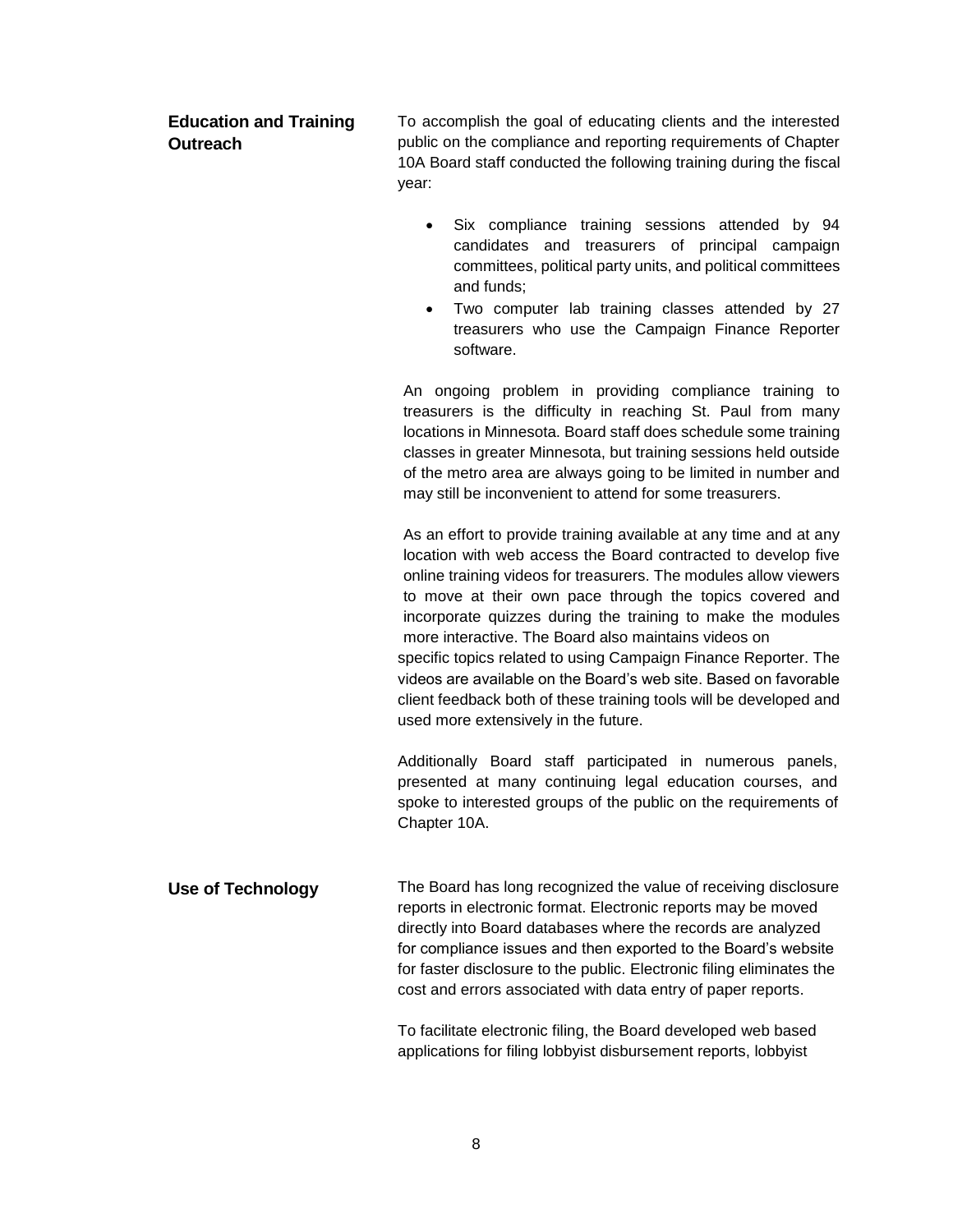**Use of Technology (continued)** principal reports, and the economic interest statement. Use of these web based applications is optional, clients may still file a paper report, but all three applications have participation rates of over 90%, which indicates that clients also prefer electronic filing.

> The Board increasingly turns to the internet to provide the point of access for clients and the general public to Board applications and information. The Board's website monitoring tools are by calendar year, not fiscal year.

The Board website offers:

- Board meeting notices and minutes;
- Board enforcement actions findings and conciliation agreements;
- Advisory opinions;
- Lists of lobbyists and associations, candidate committees, political committees, political funds, party units, and public officials;
- Copies of all campaign finance and lobbyist reports;
- Electronic filing for lobbyists and lobbyist principals;
- Electronic filing of the *Statement of Economic Interest* for public officials;
- All Board publications and forms;
- Searchable databases of campaign finance contributions;
- Searchable database of independent expenditures;
- Campaign Finance Summaries;
- Lobbyist Disbursement Summaries;
- Annual Report of Lobbyist Principal Expenditures;
- Training videos on the use of Campaign Finance Reporter.

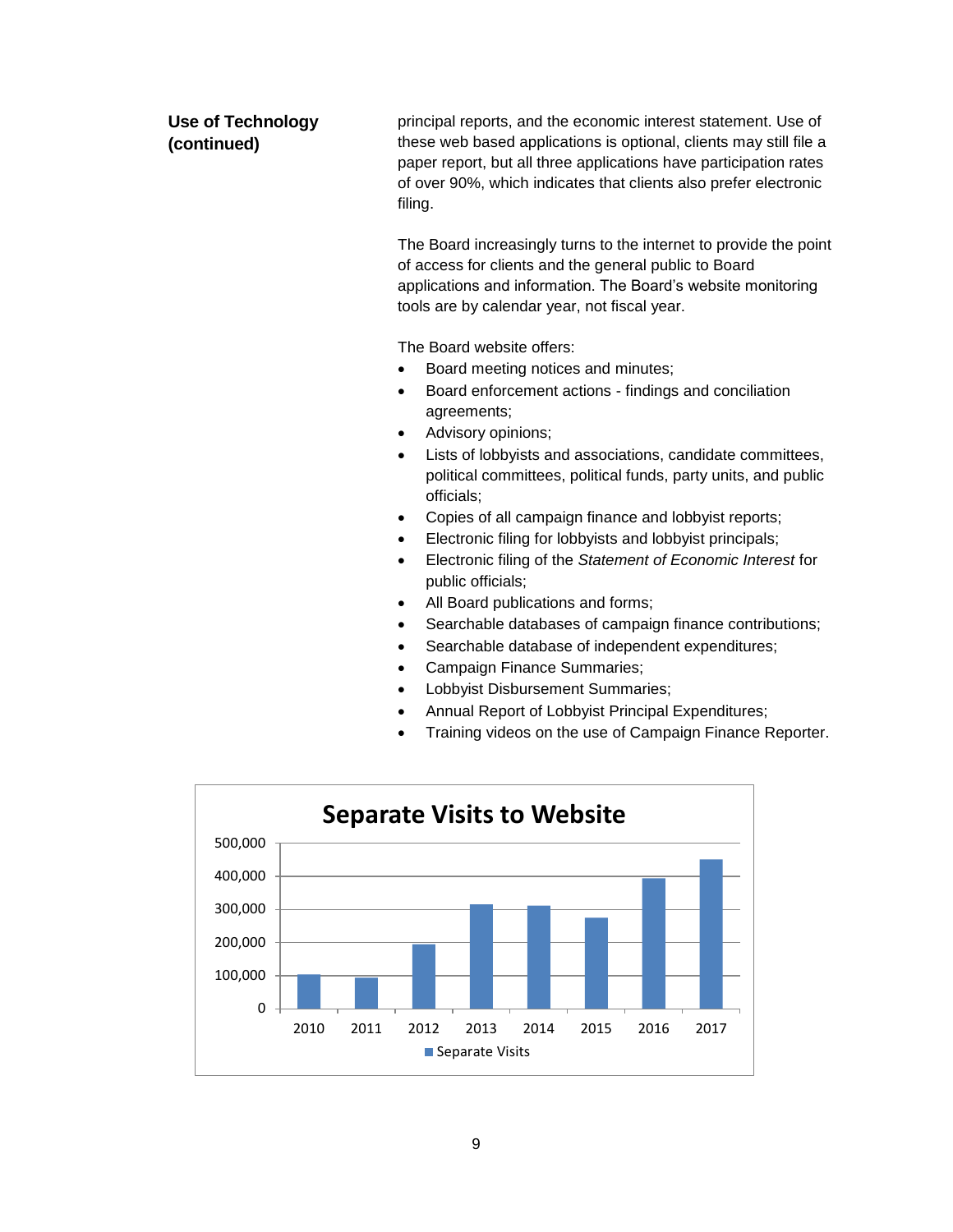## **PROGRAM REVIEWS**

The Board administers three major and several minor programs as authorized by Minnesota Statutes Chapter 10A. The major programs are campaign finance, lobbying, and economic interest disclosure. The review of each major program includes a general description of the program, a review of legislation passed during the fiscal year that affects the program, a review of any Board advisory opinions issued during the time period for the program area, and an overview of administrative activity that occurred during the fiscal year**.**

# <span id="page-13-0"></span>**CAMPAIGN FINANCE PROGRAM**

<span id="page-13-2"></span><span id="page-13-1"></span>

| <b>Program Overview</b>                            | The Board administers the provisions of Chapter 10A of the<br>Minnesota Statutes that govern campaign finance laws for<br>principal campaign committees, political committees, political<br>funds, political party units, and independent expenditure<br>committees and funds.                                                                                                                                                                                                                                                         |
|----------------------------------------------------|----------------------------------------------------------------------------------------------------------------------------------------------------------------------------------------------------------------------------------------------------------------------------------------------------------------------------------------------------------------------------------------------------------------------------------------------------------------------------------------------------------------------------------------|
|                                                    | During a non-election year these committees and funds file one<br>year-end report disclosing receipts and expenditures to the<br>Board. During 2016 the constitutional candidates and appellate<br>court judicial candidates on the ballot filed six reports as did<br>state central political party units and legislative caucus party<br>units. All other state level candidates on the ballot in 2014 and<br>all other party units filed three reports. Political committees and<br>funds file six reports during an election year. |
|                                                    | Each filed report is reviewed by Board staff for compliance with<br>the disclosure law requirements, including accurate accounting<br>and reporting, and adherence to applicable contribution and<br>expenditure limits. Violations of contribution and expenditure<br>limits are resolved through either a conciliation agreement, or in<br>some cases, a Board order. Information on Board investigations<br>and enforcement actions is found on pages 13 and 14.                                                                    |
|                                                    | As a part of the campaign finance program the Board administers<br>and regulates the distribution of payments for the state's public<br>subsidy program, which provides public funding to qualified<br>state candidates and the state committees of political parties.<br>Payments are made following the state primary election to<br>candidates and monthly to the state committees of political<br>parties. Information on the payments made to political parties<br>during fiscal year 2016 is found on page 13.                   |
| <b>Legislative Action and</b><br><b>Rulemaking</b> | During fiscal year 2017, the Board identified several rules that<br>needed amendment to bring them into conformance with<br>statutory changes that had been made since the Board's last<br>rulemaking. The legislature enacted these conforming changes                                                                                                                                                                                                                                                                                |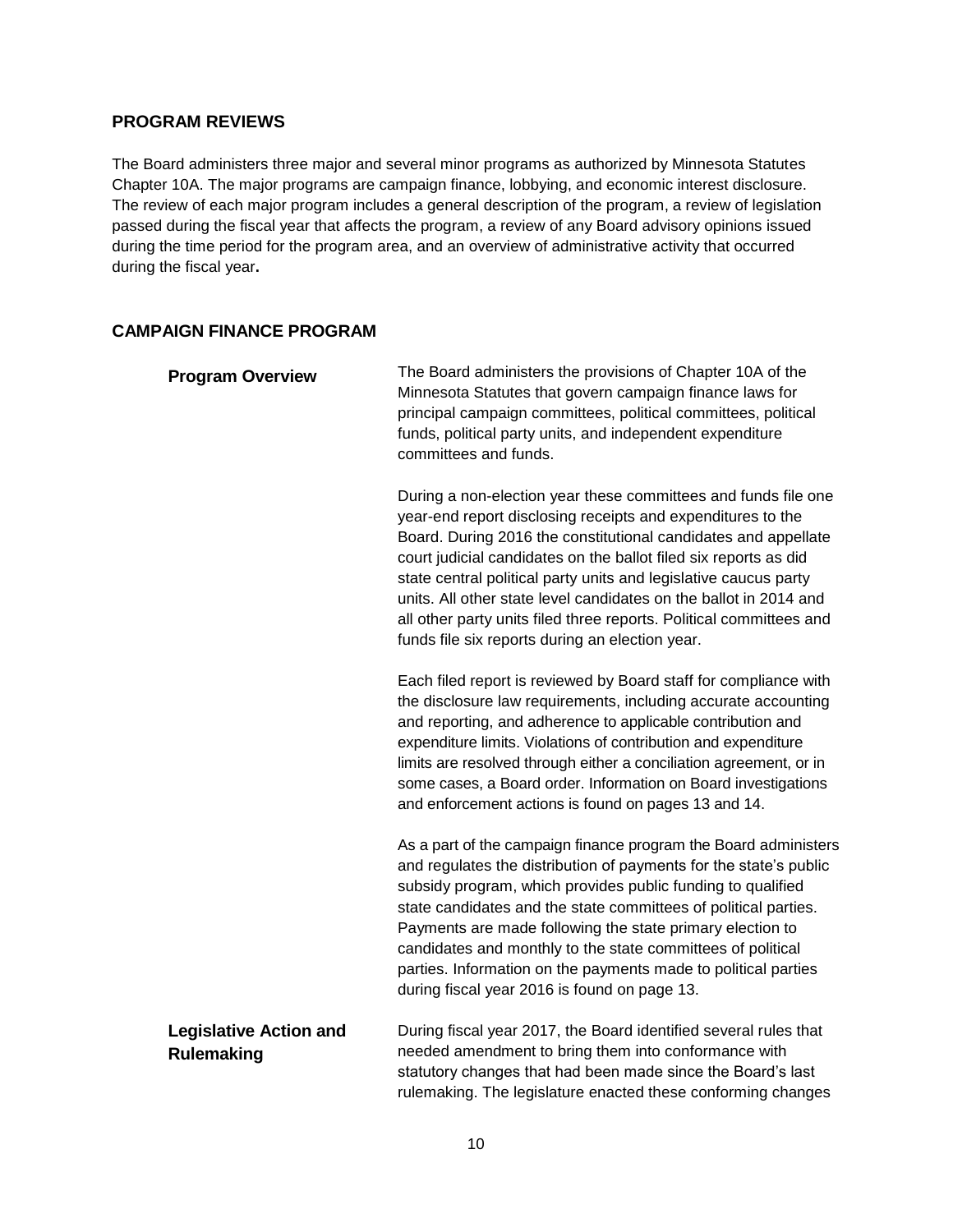<span id="page-14-2"></span><span id="page-14-1"></span><span id="page-14-0"></span>

| The Board began a rulemaking in fiscal year 2017. The<br>rulemaking involved potential rule amendments to 1) clarify the<br>conduct, actions, and relationships that could prevent an<br>expenditure from being independent; 2) clarify which<br>expenditures could qualify as noncampaign disbursements and<br>related topics; 3) clarify the disclaimer requirements and<br>exemptions for statements of attribution on independent<br>expenditures and campaign material; 4) allow staff review<br>investigations to be resolved more quickly; 5) clarify issues that<br>had arisen regarding the reporting of reimbursements and<br>electronic contributions; 6) specify the deadlines for actions<br>necessary to qualify for public subsidy payments in some<br>special elections; and 7) bring existing rules into conformance<br>with statutory changes made since the Board's last rulemaking.<br>As discussed above, the legislature enacted the conforming<br>changes into law during the 2017 session. The Board continued<br>to pursue the rulemaking on the other topics.<br>The Board issued one advisory opinion in the campaign finance |          |                   |                                                                                                                                                                                                                                                                                |
|----------------------------------------------------------------------------------------------------------------------------------------------------------------------------------------------------------------------------------------------------------------------------------------------------------------------------------------------------------------------------------------------------------------------------------------------------------------------------------------------------------------------------------------------------------------------------------------------------------------------------------------------------------------------------------------------------------------------------------------------------------------------------------------------------------------------------------------------------------------------------------------------------------------------------------------------------------------------------------------------------------------------------------------------------------------------------------------------------------------------------------------------------------|----------|-------------------|--------------------------------------------------------------------------------------------------------------------------------------------------------------------------------------------------------------------------------------------------------------------------------|
|                                                                                                                                                                                                                                                                                                                                                                                                                                                                                                                                                                                                                                                                                                                                                                                                                                                                                                                                                                                                                                                                                                                                                          |          |                   |                                                                                                                                                                                                                                                                                |
| program in fiscal year 2017. Advisory Opinion 443 provided that<br>a principal campaign committee registered in Hennepin County<br>under the provisions of Minnesota Statutes Chapter 383B could<br>amend its registration to reflect the office to which the candidate<br>currently was seeking election.                                                                                                                                                                                                                                                                                                                                                                                                                                                                                                                                                                                                                                                                                                                                                                                                                                               |          |                   |                                                                                                                                                                                                                                                                                |
| Number of Reports of Receipts and Expenditures filed by<br>candidates, political party units, political committees, and<br>political funds during a reporting year. Reporting years overlap<br>multiple fiscal years.                                                                                                                                                                                                                                                                                                                                                                                                                                                                                                                                                                                                                                                                                                                                                                                                                                                                                                                                    |          |                   |                                                                                                                                                                                                                                                                                |
|                                                                                                                                                                                                                                                                                                                                                                                                                                                                                                                                                                                                                                                                                                                                                                                                                                                                                                                                                                                                                                                                                                                                                          |          |                   |                                                                                                                                                                                                                                                                                |
|                                                                                                                                                                                                                                                                                                                                                                                                                                                                                                                                                                                                                                                                                                                                                                                                                                                                                                                                                                                                                                                                                                                                                          | Paper    | <b>Electronic</b> | <b>Total</b>                                                                                                                                                                                                                                                                   |
|                                                                                                                                                                                                                                                                                                                                                                                                                                                                                                                                                                                                                                                                                                                                                                                                                                                                                                                                                                                                                                                                                                                                                          | 140      | 557               | 697                                                                                                                                                                                                                                                                            |
|                                                                                                                                                                                                                                                                                                                                                                                                                                                                                                                                                                                                                                                                                                                                                                                                                                                                                                                                                                                                                                                                                                                                                          |          |                   | 388                                                                                                                                                                                                                                                                            |
|                                                                                                                                                                                                                                                                                                                                                                                                                                                                                                                                                                                                                                                                                                                                                                                                                                                                                                                                                                                                                                                                                                                                                          | 65<br>94 | 323<br>225        | 319                                                                                                                                                                                                                                                                            |
| <b>Disclosure Reports Filed</b><br><b>Candidate Committee</b><br><b>Political Committee or Fund</b><br><b>Political Party Unit</b>                                                                                                                                                                                                                                                                                                                                                                                                                                                                                                                                                                                                                                                                                                                                                                                                                                                                                                                                                                                                                       |          |                   | 2016 Election Year<br>Principal campaign committees, political committees, political<br>funds, and political party units have been using the Campaign<br>Finance Reporter software since 1998. The Board provides the<br>software to registered committees without charge. The |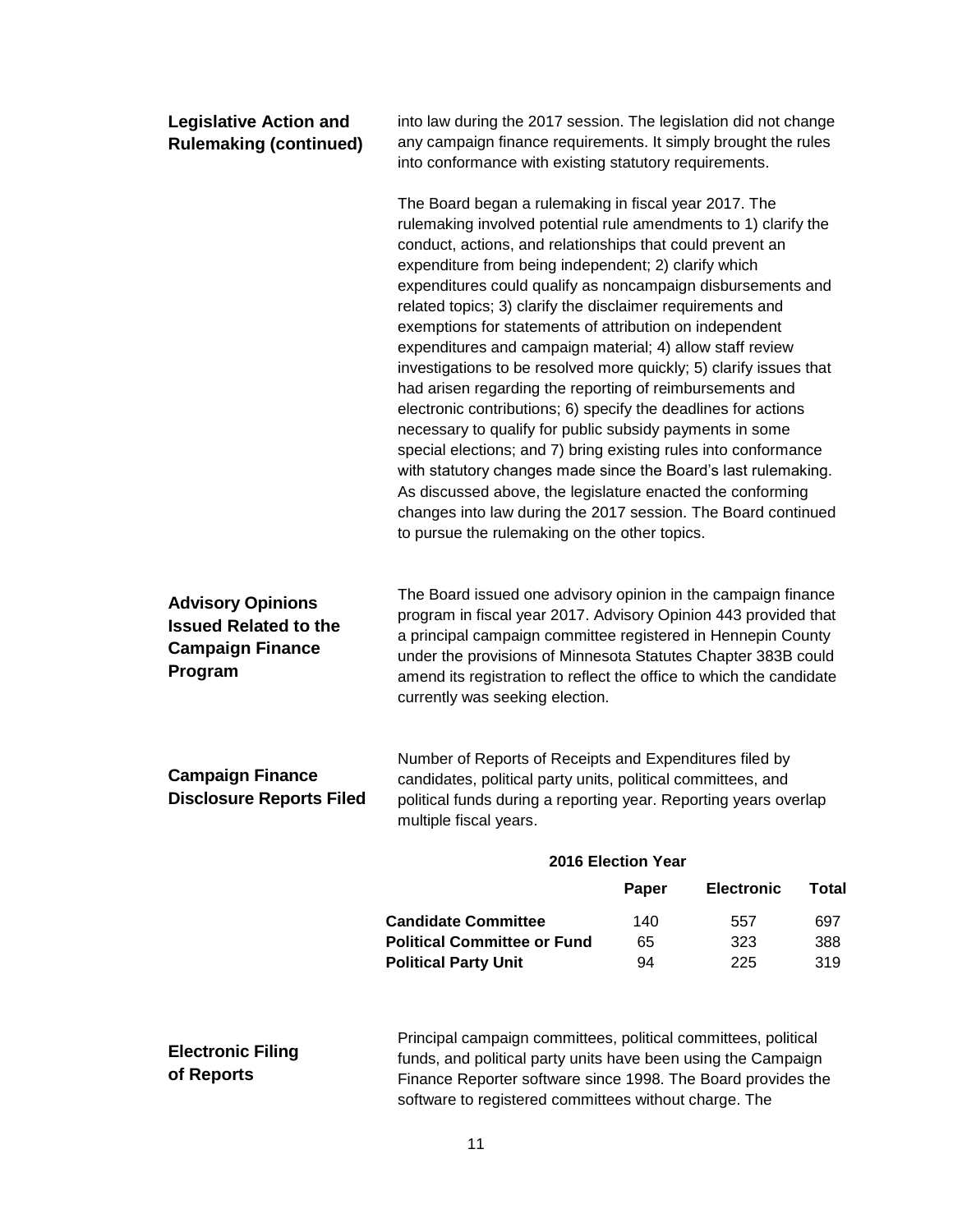| <b>Electronic Filing</b><br>of Reports (continued)                                                                         | maintenance, upgrade, training, and helpdesk support of the<br>software is provided by Board staff. The software provides<br>compliance checks and warnings as records are entered,<br>generates electronic reports for filing that reduce the data entry<br>demands on Board staff, and provides contact management<br>tools for the committees that use the software.                           |
|----------------------------------------------------------------------------------------------------------------------------|---------------------------------------------------------------------------------------------------------------------------------------------------------------------------------------------------------------------------------------------------------------------------------------------------------------------------------------------------------------------------------------------------|
| <b>Number of Committees</b><br><b>Filing Electronically</b><br>(Numbers are based on<br>calendar year, not fiscal<br>year) | Electronic filing of campaign finance reports became mandatory<br>beginning with the 2012 election cycle. The Board may grant a<br>waiver from the requirement to file electronically if the total<br>financial activity of a committee is less than \$5,000, or if there<br>are technical or other valid reasons why the electronic filing<br>requirement would be an unreasonable burden to the |

committee.

The Board has developed and distributed a XML schema that is the standard for the electronic filing of campaign finance reports using a third party vendor's software. Fifteen committees filed electronically using the XML standard.

| <b>Reporting</b><br>year | <b>Candidate</b><br>Campaign<br><b>Committees</b> | <b>Political Committees,</b><br><b>Political Funds, and</b><br><b>Political Party Units</b> |
|--------------------------|---------------------------------------------------|---------------------------------------------------------------------------------------------|
| 2016                     | 557                                               | 548                                                                                         |
| 2015                     | 442                                               | 524                                                                                         |
| 2014                     | 516                                               | 543                                                                                         |
| 2013                     | 479                                               | 526                                                                                         |
| 2012                     | 581                                               | 594                                                                                         |
| 2011                     | 327                                               | 237                                                                                         |
| 2010                     | 376                                               | 174                                                                                         |
| 2009                     | 292                                               | 154                                                                                         |
| 2008                     | 278                                               | 135                                                                                         |
| 2007                     | 201                                               | 114                                                                                         |
| 2006                     | 228                                               | 126                                                                                         |

<span id="page-15-0"></span>**Public Subsidy Payments** The Board administers the distribution of payments for the state's public subsidy program, which provides public funding to qualified state candidates and the state committees of political parties. Payments to qualified candidates during the 2016 state general election were made in fiscal year 2017.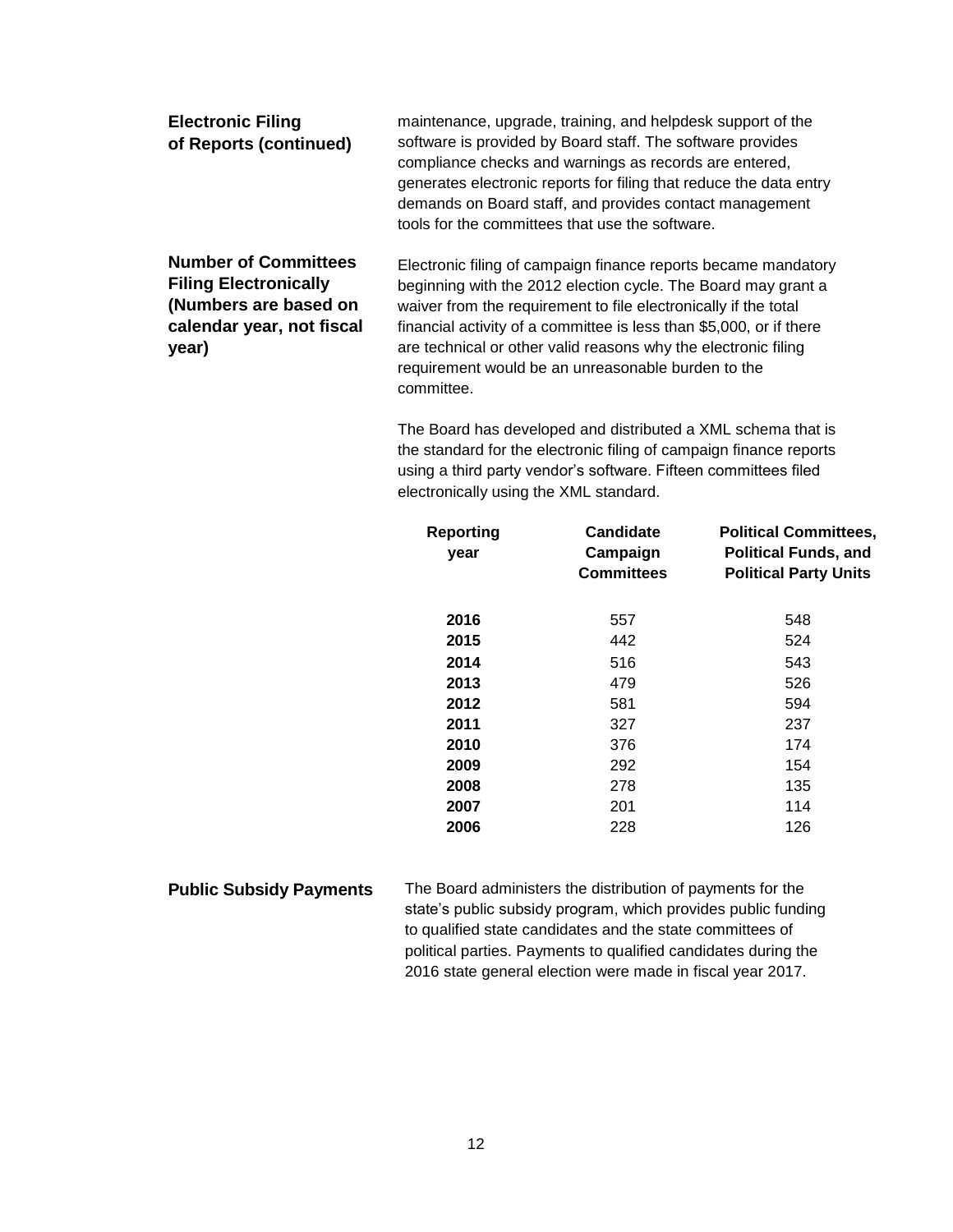<span id="page-16-2"></span><span id="page-16-1"></span><span id="page-16-0"></span>

| <b>Political Contribution</b><br><b>Refund Program</b> | By statute, candidates who sign the public subsidy agreement<br>and political parties are allowed to give political contribution<br>refund receipts to individual contributors. However, the political<br>contribution refund program was not funded by the legislature<br>for fiscal year 2017.                                                                                                                                                                                                                                                                                                                                                                                                                                                                                                                                                                        |                                                                                       |  |
|--------------------------------------------------------|-------------------------------------------------------------------------------------------------------------------------------------------------------------------------------------------------------------------------------------------------------------------------------------------------------------------------------------------------------------------------------------------------------------------------------------------------------------------------------------------------------------------------------------------------------------------------------------------------------------------------------------------------------------------------------------------------------------------------------------------------------------------------------------------------------------------------------------------------------------------------|---------------------------------------------------------------------------------------|--|
| <b>Political Party Payments</b>                        | The state committees of political parties receive 10% of the tax<br>check-offs to the party account of the State Elections Campaign<br>Fund. Based on monthly certification from the Department of<br>Revenue during fiscal year 2017 the payments to political<br>parties were as follows:                                                                                                                                                                                                                                                                                                                                                                                                                                                                                                                                                                             |                                                                                       |  |
|                                                        | <b>Party</b>                                                                                                                                                                                                                                                                                                                                                                                                                                                                                                                                                                                                                                                                                                                                                                                                                                                            | FY 2017                                                                               |  |
|                                                        | Democratic Farmer Labor<br>Independence Party of Minnesota<br><b>Grassroots Party</b><br><b>Green Party</b><br>Legalize Marijuana Now Party<br>Libertarian Party<br>Republican Party of Minnesota<br>Total Payments to State Party Committees:                                                                                                                                                                                                                                                                                                                                                                                                                                                                                                                                                                                                                          | \$38,443<br>\$2,423<br>\$518<br>\$1,651<br>\$1,024<br>\$1,067<br>\$18,037<br>\$63,163 |  |
| <b>Campaign Finance</b><br><b>Enforcement Actions</b>  | The Board conducts investigations of possible violations of the<br>provisions of Chapter 10A or those sections of 211B under the<br>Board's jurisdiction. An investigation is started in response to a<br>complaint filed with the Board or may be initiated by staff based<br>on information disclosed on documents filed with the Board.<br>Investigations of many types of violations are typically resolved<br>by conciliation agreement. The conciliation agreement will set<br>the terms under which the violation is to be remedied, provide<br>for remedial measures to correct the offending behavior, and<br>provide for a civil penalty to the committee. Violations not<br>resolved by conciliation agreement are resolved through the<br>issuance of a Board order. The Board may also issue an order<br>stating that no violation occurred, if warranted. |                                                                                       |  |
|                                                        | During fiscal year 2017 the Board issued 13 agreements to<br>resolve violations of Chapter 10A or those sections of Chapter<br>211B under the Board's jurisdiction. In fiscal year 2017 the<br>Board also issued 12 findings or orders to conclude<br>investigations, dismissed two complaints for lack of probable<br>cause, and dismissed 12 complaints that did not state a prima<br>facie violation of the campaign finance laws.                                                                                                                                                                                                                                                                                                                                                                                                                                   |                                                                                       |  |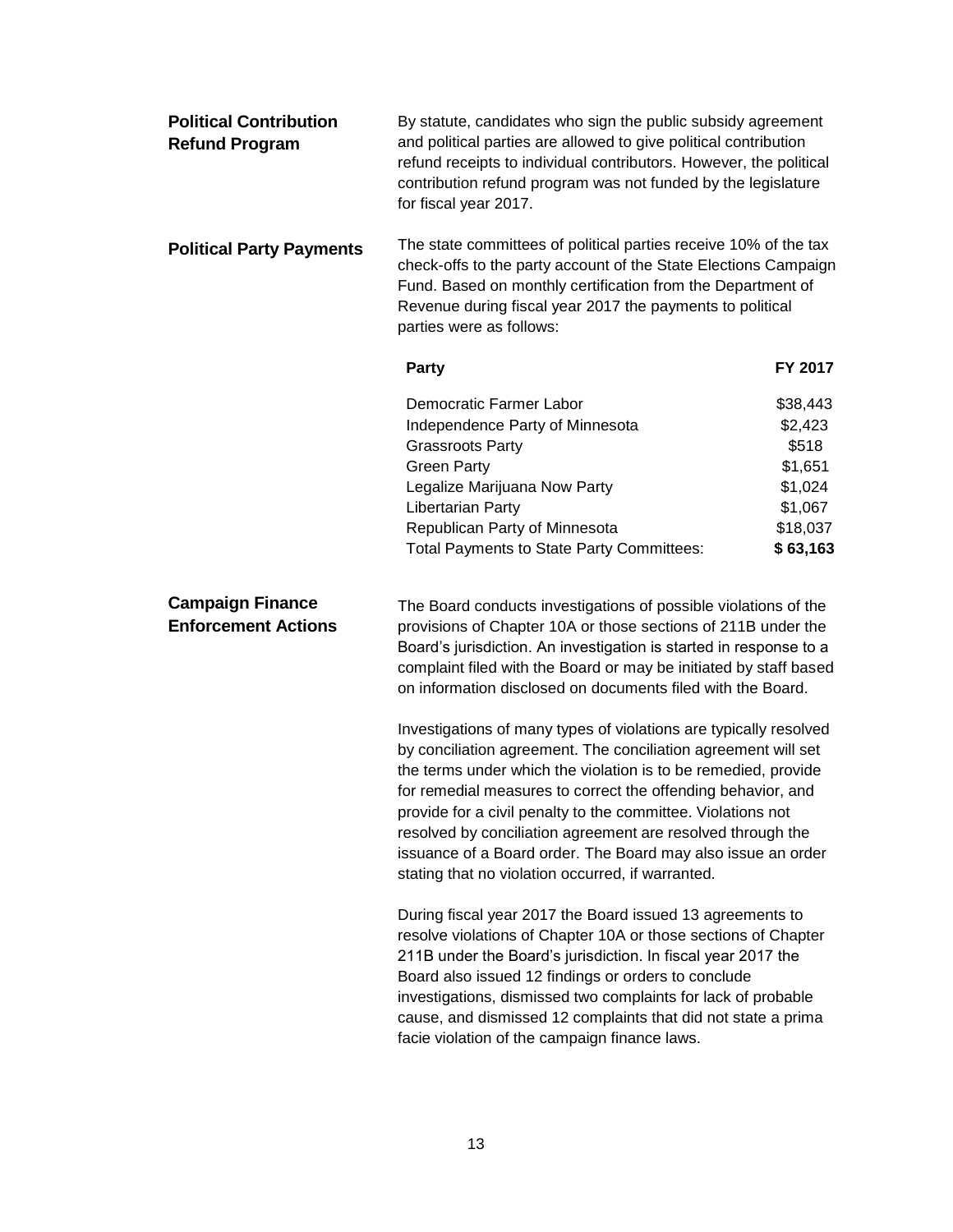<span id="page-17-2"></span><span id="page-17-1"></span><span id="page-17-0"></span>

| <b>Campaign Finance</b><br><b>Enforcement Actions</b><br>(continued) | To ensure compliance with disclosure deadlines Chapter 10A<br>provides for late fees applied at the rate of \$25 dollars a day for<br>year-end Reports of Receipts and Expenditures, and \$50 a day<br>for pre-primary-election and pre-general-election Reports of<br>Receipts and Expenditures. Disclosure reports that are filed<br>after a \$1,000 late fee has accumulated may also be subject to<br>an additional \$1,000 civil penalty.  |
|----------------------------------------------------------------------|-------------------------------------------------------------------------------------------------------------------------------------------------------------------------------------------------------------------------------------------------------------------------------------------------------------------------------------------------------------------------------------------------------------------------------------------------|
|                                                                      | Civil penalties and late fees collected by the Board are<br>deposited in the state general fund. A breakdown of late fees<br>and civil penalties collected through enforcement is provided on<br>page 22.                                                                                                                                                                                                                                       |
| <b>LOBBYIST PROGRAM</b>                                              |                                                                                                                                                                                                                                                                                                                                                                                                                                                 |
| <b>Program Overview</b>                                              | The Board administers the provisions of Chapter 10A that<br>govern registration and public disclosure by lobbyists and<br>principals attempting to influence state legislative action,<br>administrative action, and the official action of metropolitan<br>governmental units.                                                                                                                                                                 |
|                                                                      | Lobbyists are required to report disbursements for lobbying<br>purposes to the Campaign Finance and Public Disclosure Board<br>two times each year (January 15 and June 15). On the June<br>15 <sup>th</sup> report the lobbyist must provide a general description of the<br>subject(s) lobbied on during the previous 12 months.                                                                                                              |
|                                                                      | Individuals or associations that hire lobbyists or spend \$50,000<br>or more to influence legislative action, administrative action, or<br>the official action of certain metropolitan governmental units, are<br>principals and are required to file an annual report disclosing<br>total expenditures on these efforts. The report is due March<br>15 <sup>th</sup> , and covers the prior calendar year.                                     |
| <b>Legislative Action and</b><br>rulemaking                          | During fiscal year 2017, the Board identified several rules that<br>needed amendment to bring them into conformance with<br>statutory changes that had been made since the Board's last<br>rulemaking. The legislature enacted these conforming changes<br>into law during the 2017 session. The legislation did not change<br>any lobbying requirements. It simply brought the rules into<br>conformance with existing statutory requirements. |
|                                                                      | The Board began a rulemaking in fiscal year 2017. The<br>rulemaking involved potential rule amendments to bring existing<br>rules into conformance with statutory changes made since the<br>Board's last rulemaking. As discussed above, the legislature                                                                                                                                                                                        |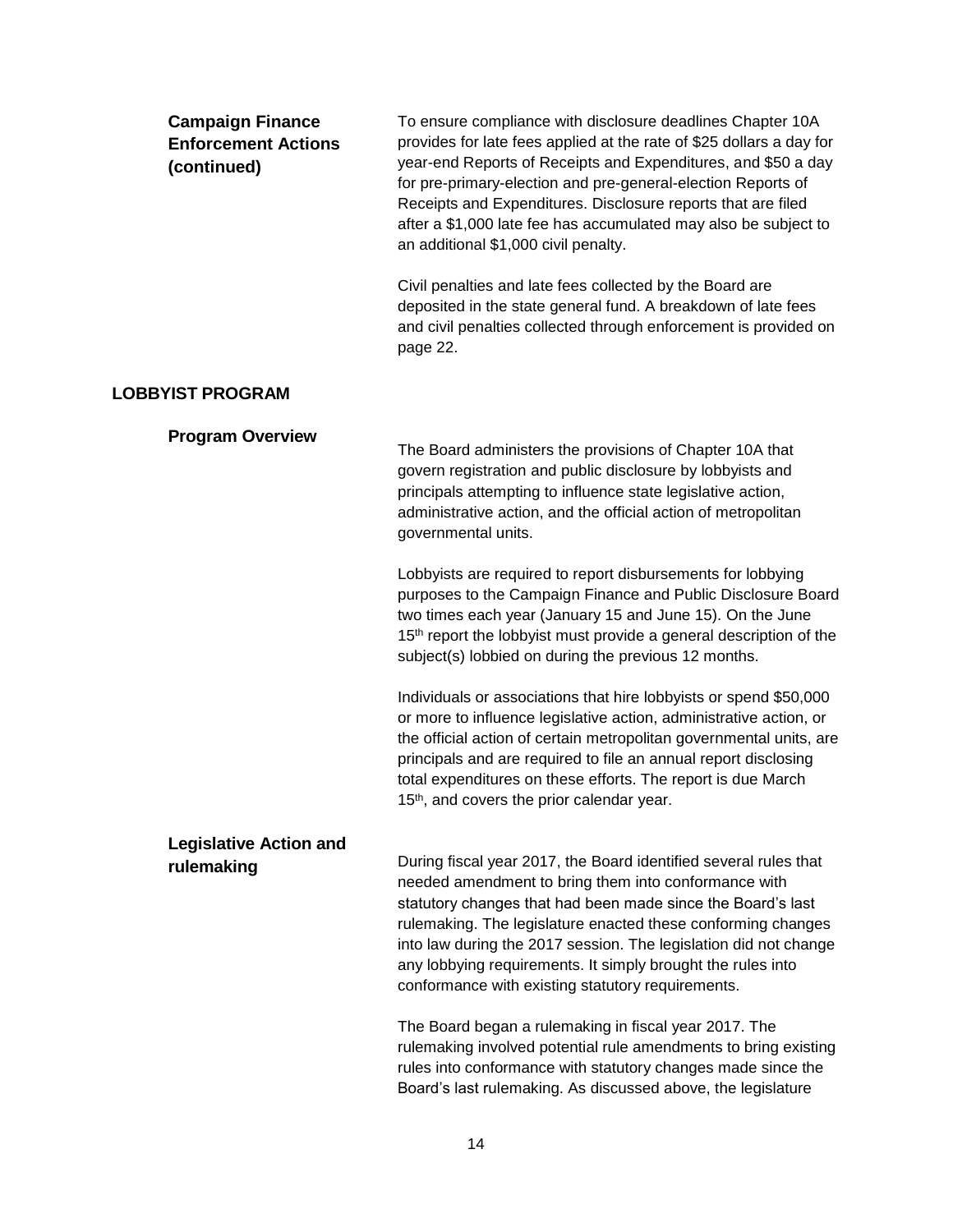<span id="page-18-1"></span><span id="page-18-0"></span>

| <b>Legislative Action and</b><br>rulemaking (continued)                      | enacted the conforming changes into law during the 2017<br>session.                                                                                                                                                                                                              |                      |                             |
|------------------------------------------------------------------------------|----------------------------------------------------------------------------------------------------------------------------------------------------------------------------------------------------------------------------------------------------------------------------------|----------------------|-----------------------------|
| <b>Advisory Opinions</b><br><b>Issued Related to the</b><br>Lobbying Program | No advisory opinions were issued related to the lobbying<br>program in fiscal year 2017.                                                                                                                                                                                         |                      |                             |
| <b>Lobbyist Disbursement</b><br><b>Reports</b>                               | The Board has developed a web based reporting system for<br>lobbyists. Use of the system is voluntary, but as shown below it<br>is used by most lobbyists as the reporting method of choice.<br>Lobbyist disbursement reports are available for review on the<br>Board web site. |                      |                             |
|                                                                              | <b>Reporting year</b>                                                                                                                                                                                                                                                            | <b>Reports filed</b> | <b>Electronically filed</b> |
|                                                                              | 2016                                                                                                                                                                                                                                                                             | 4,174                | 98%                         |
|                                                                              | 2015                                                                                                                                                                                                                                                                             | 4,076                | 97%                         |
|                                                                              | 2014                                                                                                                                                                                                                                                                             | 4,041                | 96%                         |
|                                                                              | 2013                                                                                                                                                                                                                                                                             | 3,998                | 97%                         |
|                                                                              | 2012                                                                                                                                                                                                                                                                             | 3,823                | 93%                         |
|                                                                              | 2011                                                                                                                                                                                                                                                                             | 3,959                | 94%                         |
|                                                                              | 2010                                                                                                                                                                                                                                                                             | 3,950                | 98%                         |

<span id="page-18-2"></span>**Principal Expenditures** Chapter 10A requires principals to file an annual report disclosing expenditures made in Minnesota to influence legislative, administrative, or official actions by a metropolitan governmental unit. The disclosure is a single number which may be rounded to the nearest \$20,000. Starting in 2012 principals are required to break out the amount spent influencing administrative action of the Minnesota Public Utilities Commission from all other lobbying.

**2009** 4,028 93% **2008** 4,022 92% **2007** 3,798 90%

|      | <b>All Other</b><br>Lobbying in<br><b>Minnesota</b> | <b>MN Public</b><br><b>Utilities</b><br><b>Commission</b> | Total        |
|------|-----------------------------------------------------|-----------------------------------------------------------|--------------|
| 2016 | \$62,140,012                                        | \$6,222,560                                               | \$68,362,572 |
| 2015 | \$63,947,699                                        | \$5,177,020                                               | \$69,124,719 |
| 2014 | \$64,517,472                                        | \$5,889,000                                               | \$70,406,472 |
| 2013 | \$69,185,283                                        | \$5,568,210                                               | \$74,753,493 |
| 2012 | \$59,060,155                                        | \$2,749,590                                               | \$61,809,745 |
| 2011 | \$65,241,174                                        |                                                           | \$65,241,174 |
| 2010 | \$59,172,799                                        |                                                           | \$59,172,799 |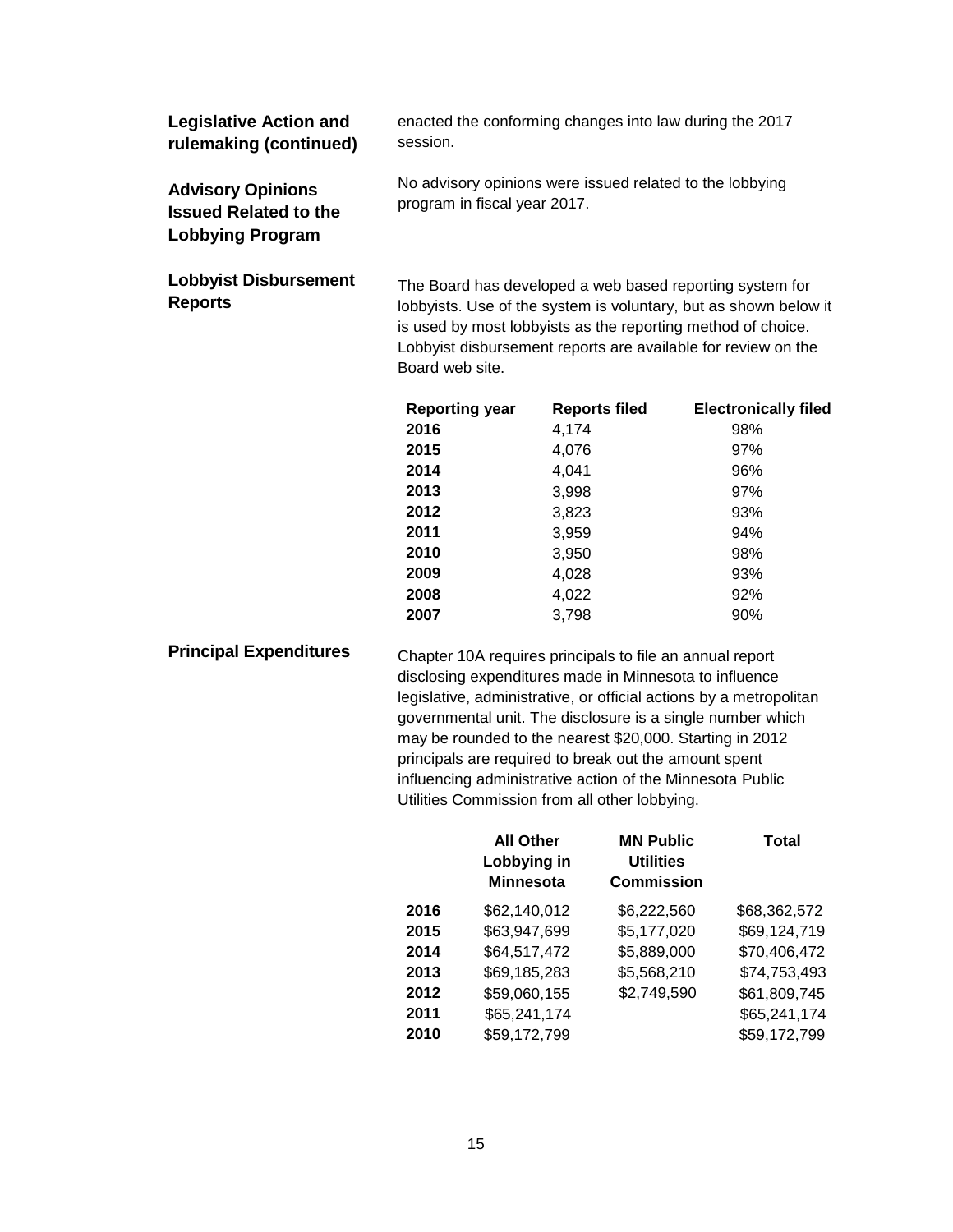<span id="page-19-3"></span><span id="page-19-2"></span><span id="page-19-1"></span><span id="page-19-0"></span>

| <b>Lobbyist Program</b><br><b>Enforcement Actions</b> | During fiscal year 2017 Board staff initiated one review<br>regarding a possible violation of the gift ban, which resulted in<br>dismissal.                                                                                                                                                                                                                                                                                                                                                 |  |
|-------------------------------------------------------|---------------------------------------------------------------------------------------------------------------------------------------------------------------------------------------------------------------------------------------------------------------------------------------------------------------------------------------------------------------------------------------------------------------------------------------------------------------------------------------------|--|
|                                                       | Information on late fees and civil penalties paid by lobbyist and<br>principals for missing a report filing deadline is found on page<br>22.                                                                                                                                                                                                                                                                                                                                                |  |
| <b>ECONOMIC INTEREST PROGRAM</b>                      |                                                                                                                                                                                                                                                                                                                                                                                                                                                                                             |  |
| <b>Program Overview</b>                               | The Board administers the provisions of Chapter 10A of the<br>Minnesota Statutes that govern disclosure of economic interests<br>by public officials and local officials in metropolitan<br>governmental units. There were over 3,179 public officials who<br>filed with the Board in fiscal year 2017. Local officials use forms<br>developed by the Board, but file with the local government unit.                                                                                       |  |
|                                                       | Original statements of economic interest must be filed at the<br>time of appointment, or for candidates, when the candidate files<br>for office. All incumbent candidates and appointed officials must<br>annually review and recertify their statements. The annual<br>recertification is due by the last Monday in January and covers<br>all time served during the previous calendar year. The Board<br>has developed a web based system for submitting economic<br>interest statements. |  |
|                                                       | During fiscal year 2017, there were 369 state offices, boards,<br>agencies, or commissions with elected or appointed public<br>officials. The Board processed 3,260 statements of economic<br>interest during the fiscal year, 95% of which were submitted<br>using the Board's electronic filing system, and 5% were<br>submitted on paper forms.                                                                                                                                          |  |
|                                                       | During the annual recertification period in January of 2017, staff<br>processed 2,762 statements, of those statements 99% were<br>filed electronically.                                                                                                                                                                                                                                                                                                                                     |  |
| <b>Legislative Action and</b><br><b>Rulemaking</b>    | During fiscal year 2017, the Board identified several rules that<br>needed amendment to bring them into conformance with<br>statutory changes that had been made since the Board's last<br>rulemaking. The legislature enacted these conforming changes<br>into law during the 2017 session. The legislation did not change<br>any economic interest program requirements. It simply brought<br>the rules into conformance with existing statutory requirements.                            |  |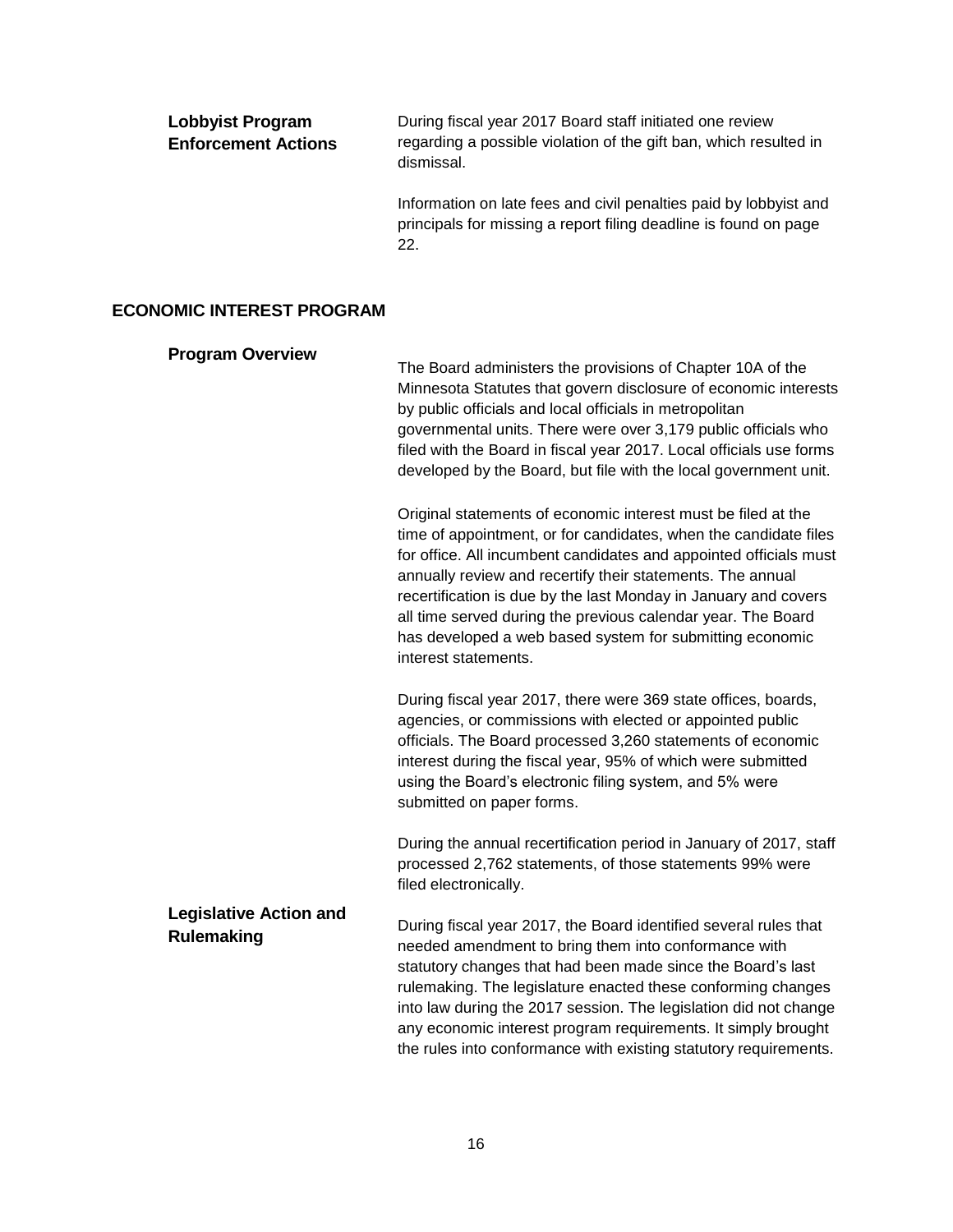| <b>Legislative Action and</b><br><b>Rulemaking (continued)</b>                                  | The Board began a rulemaking in fiscal year 2017. The<br>rulemaking involved potential rule amendments to 1) clarify the<br>definition of securities for economic interest statements to<br>ensure that it is not overbroad; and 2) bring existing rules into<br>conformance with statutory changes made since the Board's<br>last rulemaking. As discussed above, the legislature enacted<br>the conforming changes into law during the 2017 session. The<br>Board continued to pursue the rulemaking on the other topic. |
|-------------------------------------------------------------------------------------------------|----------------------------------------------------------------------------------------------------------------------------------------------------------------------------------------------------------------------------------------------------------------------------------------------------------------------------------------------------------------------------------------------------------------------------------------------------------------------------------------------------------------------------|
| <b>Advisory Opinions</b><br><b>Issued Related to the</b><br><b>Economic Interest</b><br>Program | No advisory opinions were issued related to the economic<br>interest program in fiscal year 2017.                                                                                                                                                                                                                                                                                                                                                                                                                          |
| <b>OTHER BOARD PROGRAMS</b>                                                                     |                                                                                                                                                                                                                                                                                                                                                                                                                                                                                                                            |

<span id="page-20-1"></span><span id="page-20-0"></span>

| <b>Potential Conflict of</b><br><b>Interest</b>                                                 | A public or local official who in the discharge of the official's<br>duties would be required to take an action or make a decision<br>that would substantially affect the official's financial interests or<br>those of an associated business must under certain<br>circumstances file a Potential Conflict of Interest Notice, or a<br>written statement describing the potential conflict. If there is<br>insufficient time to comply with the written requirements, oral<br>notice must be given to the official's immediate supervisor of the<br>possible conflict. If the official is not permitted or is otherwise<br>unable to abstain from action in connection with the matter, the<br>public official must file the notice with the Board and a local<br>official must file with the governing body of the official's political<br>subdivision. The statement must be filed within one week of the<br>action taken. |
|-------------------------------------------------------------------------------------------------|--------------------------------------------------------------------------------------------------------------------------------------------------------------------------------------------------------------------------------------------------------------------------------------------------------------------------------------------------------------------------------------------------------------------------------------------------------------------------------------------------------------------------------------------------------------------------------------------------------------------------------------------------------------------------------------------------------------------------------------------------------------------------------------------------------------------------------------------------------------------------------------------------------------------------------|
| <b>Public Employees</b><br><b>Retirement Association</b><br>(PERA) Trustee<br><b>Candidates</b> | Candidates for election as PERA Trustees are required to file<br>certain campaign finance disclosure reports with the Campaign<br>Finance and Public Disclosure Board under Minn. Stat. § 353.03,<br>subd. 1. Under this statute, the Board prescribes and furnishes to<br>trustee candidates the reporting form and instructions for<br>completing the form.                                                                                                                                                                                                                                                                                                                                                                                                                                                                                                                                                                  |
| Enterprise Minnesota, Inc.                                                                      | The agency name was changed from Minnesota Technology,<br>Inc (MTI) to Enterprise Minnesota, Inc. in 2008. Minn. Stat. §§<br>116O.03 and 116O.04 require certain disclosure by the board of<br>directors and the president of Enterprise Minnesota upon<br>appointment and annually thereafter during their terms in office.<br>Under these statutes, the Board prescribes and furnishes to the<br>directors and president the reporting form and instructions for<br>completing the form.                                                                                                                                                                                                                                                                                                                                                                                                                                     |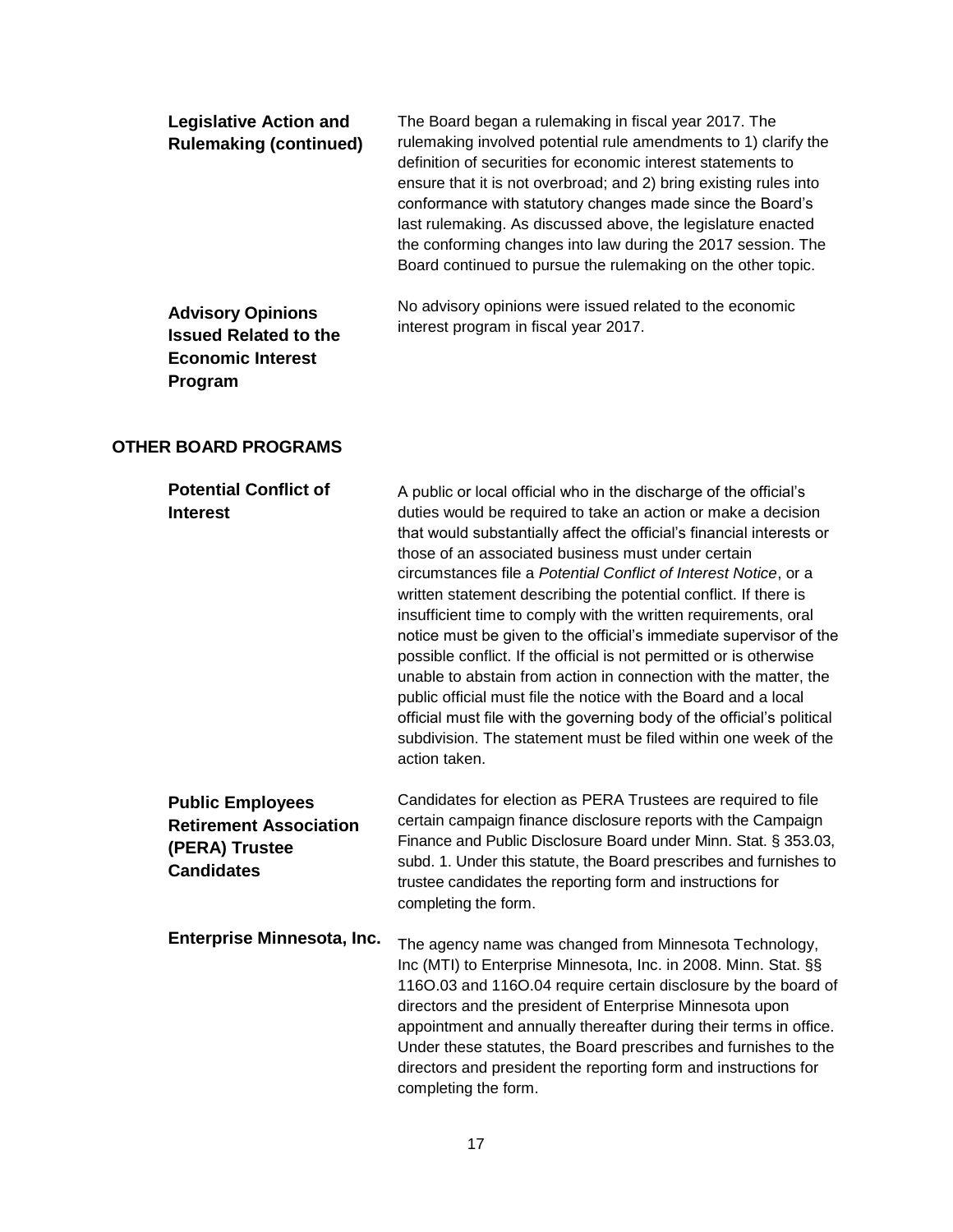| <b>State Board of Investment</b><br>(SBI) | Minn. Stat. § 11A.075 requires certain disclosure by SBI<br>members upon appointment and SBI employees upon hire and<br>by both annually until termination of appointment or<br>employment. Under this statute, the Board prescribes and<br>furnishes to the members and employees the reporting form<br>and instructions for completing the form.                                                                                                                                                                                                               |
|-------------------------------------------|------------------------------------------------------------------------------------------------------------------------------------------------------------------------------------------------------------------------------------------------------------------------------------------------------------------------------------------------------------------------------------------------------------------------------------------------------------------------------------------------------------------------------------------------------------------|
| <b>Representation Disclosure</b>          | A public official who represents a client for a fee before any<br>individual board, commission, or agency that has rule making<br>authority in a hearing conducted under Minnesota Statutes<br>chapter 14, and in the cases of rate setting, power plant and<br>powerline siting, and granting of certificates of need under Minn.<br>Stat. § 216B.243, must file a Representation Disclosure<br>Statement within 14 days after the appearance has taken place,<br>disclosing the official's part in the action.                                                 |
| <b>Local Pension Plans</b>                | Members of a governing board of a covered pension plan and<br>the chief administrative officer of the plan are required to file<br>certain statements of economic interest with the governing<br>board under Minn. Stat. § 356A.06, subd. 4.                                                                                                                                                                                                                                                                                                                     |
|                                           | The Office of the State Auditor prescribes the statement and<br>instructions for completing the statement. The chief<br>administrative officer of each covered pension plan must submit<br>to the Campaign Finance and Public Disclosure Board a<br>certified list of all pension board members who filed statements<br>with the pension board no later than January 15th.<br>Approximately 755 pension plans are required to file with the<br>Board under this law. The Board does not have jurisdiction over<br>enforcement of this certification requirement. |
| <b>STAFF DUTIES</b>                       |                                                                                                                                                                                                                                                                                                                                                                                                                                                                                                                                                                  |

## <span id="page-21-0"></span>**Executive Director**

Facilitate achievement of the Board's goals and objectives. Set agenda and prepare materials for Board and committee meetings. Direct all agency and staff operations. Draft advisory opinions for Board consideration. Serve as the Board's representative to the Legislature and the Executive Branch. Educate and assist clients in compliance with reporting requirements, limits, and prohibitions. Administer the preparation of the biennial budget.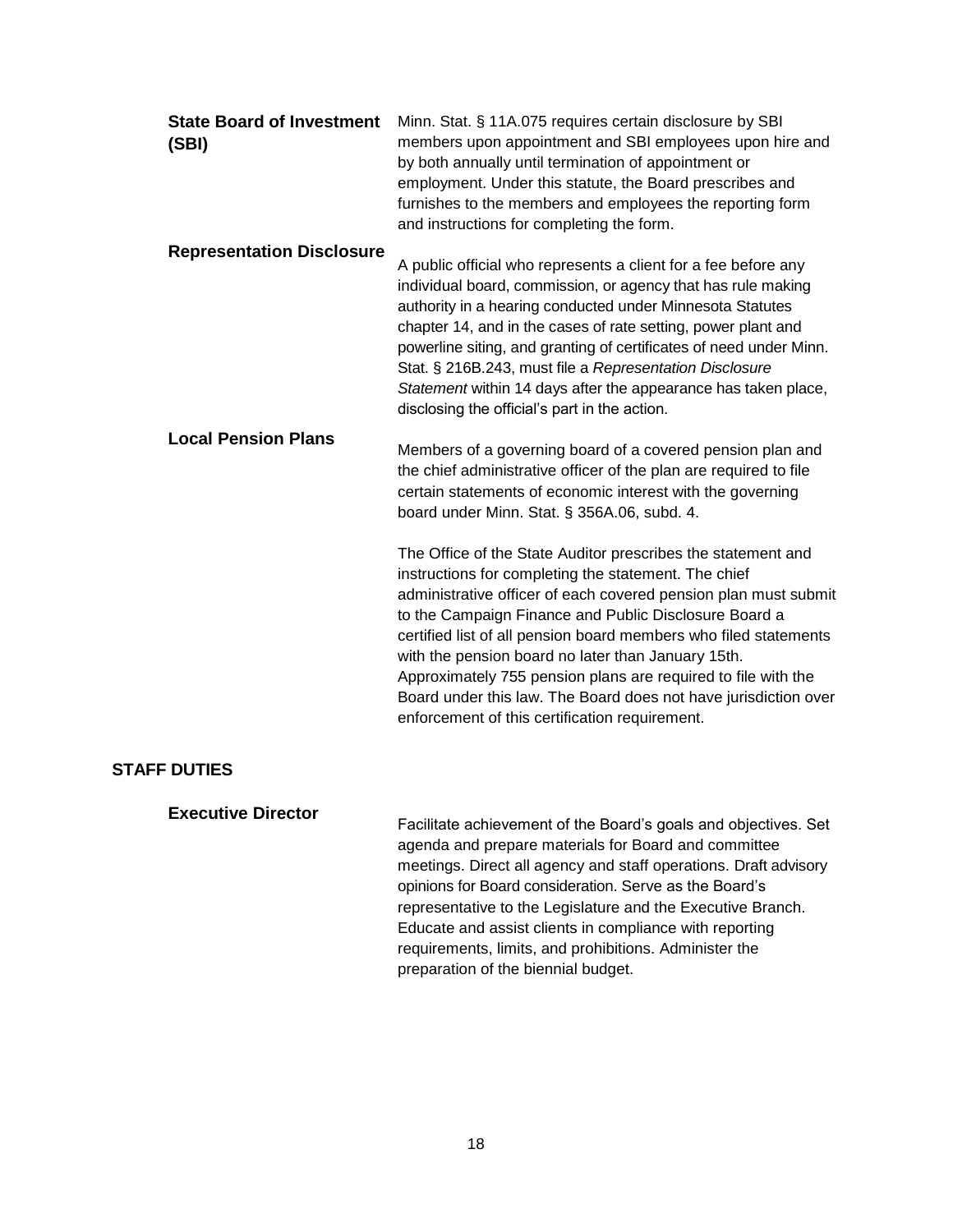| <b>Assistant Executive</b><br><b>Director</b>                                                   | Serve as advisor to the Executive Director and assist in<br>management of the operations for the agency. Conduct complex<br>investigations and prepare drafts for Board consideration.<br>Reconcile and report on the Board's financial systems. Supervise<br>the agency's compliance programs and information resources.<br>Administer the state public subsidy payment program. Prepare<br>and conduct training classes for clients on campaign finance<br>reporting requirements. |
|-------------------------------------------------------------------------------------------------|--------------------------------------------------------------------------------------------------------------------------------------------------------------------------------------------------------------------------------------------------------------------------------------------------------------------------------------------------------------------------------------------------------------------------------------------------------------------------------------|
| <b>Legal Analyst -</b><br><b>Management Analyst (2)</b><br>staff members hold this<br>position) | Perform legal analysis, make recommendations, and assist in<br>agency administrative rulemaking and the conduct of Board<br>investigations and drafting findings and orders for Board<br>consideration. These positions also serve as an internal<br>management consultant providing support and analysis to the<br><b>Executive Director and Assistant Executive Director.</b>                                                                                                      |
| <b>Compliance Officer</b><br>Investigator                                                       | Review reconciliation of reported contributions; perform<br>compliance checks on campaign finance reports filed with the<br>Board. Assist in the conduct of Board audits. Monitor cases for<br>Revenue Recapture and Minnesota Department of Revenue<br>Collections Division. Prepare and submit reports to the<br>Department of Finance regarding civil penalties.                                                                                                                  |
| <b>Programs Administrator</b>                                                                   | Provide for distribution, collection, data entry, and filing of<br>disclosure required by Chapter 10A. Collect, store, and retrieve<br>data for the preparation and analysis of summaries of<br>documents filed with the Board. Provide database advice and<br>guidance to Board staff and clients.                                                                                                                                                                                  |
| <b>Programs Assistant</b>                                                                       | Provide assistance with data entry and initial desk review for all<br>filed reports. Assist with mailing, copying, and filing of all<br>documents filed with the Board in all agency programs.<br>Maintain agency receipts for deposit with the State Treasurer.<br>Provide general administrative and program support.                                                                                                                                                              |
| <b>Information Technology</b><br><b>Specialist III</b>                                          | Develop, maintain, and manage complex database applications<br>to support administration of all Board programs and activities.<br>Provide technical service, assistance and training to Board<br>staff. Develop, administer, and provide technical support for the<br>Board's website. Provide client training and support in the use<br>of the Campaign Finance Reporter Software.                                                                                                  |
| <b>Information Technology</b><br><b>Specialist III</b>                                          | Ensure that the technology resources of the Board support<br>applicable business rules and statutory obligations. Provide<br>application design development and administration in response<br>to management requests. Provide high-level programming.<br>Design and support multiple complex relational databases.                                                                                                                                                                   |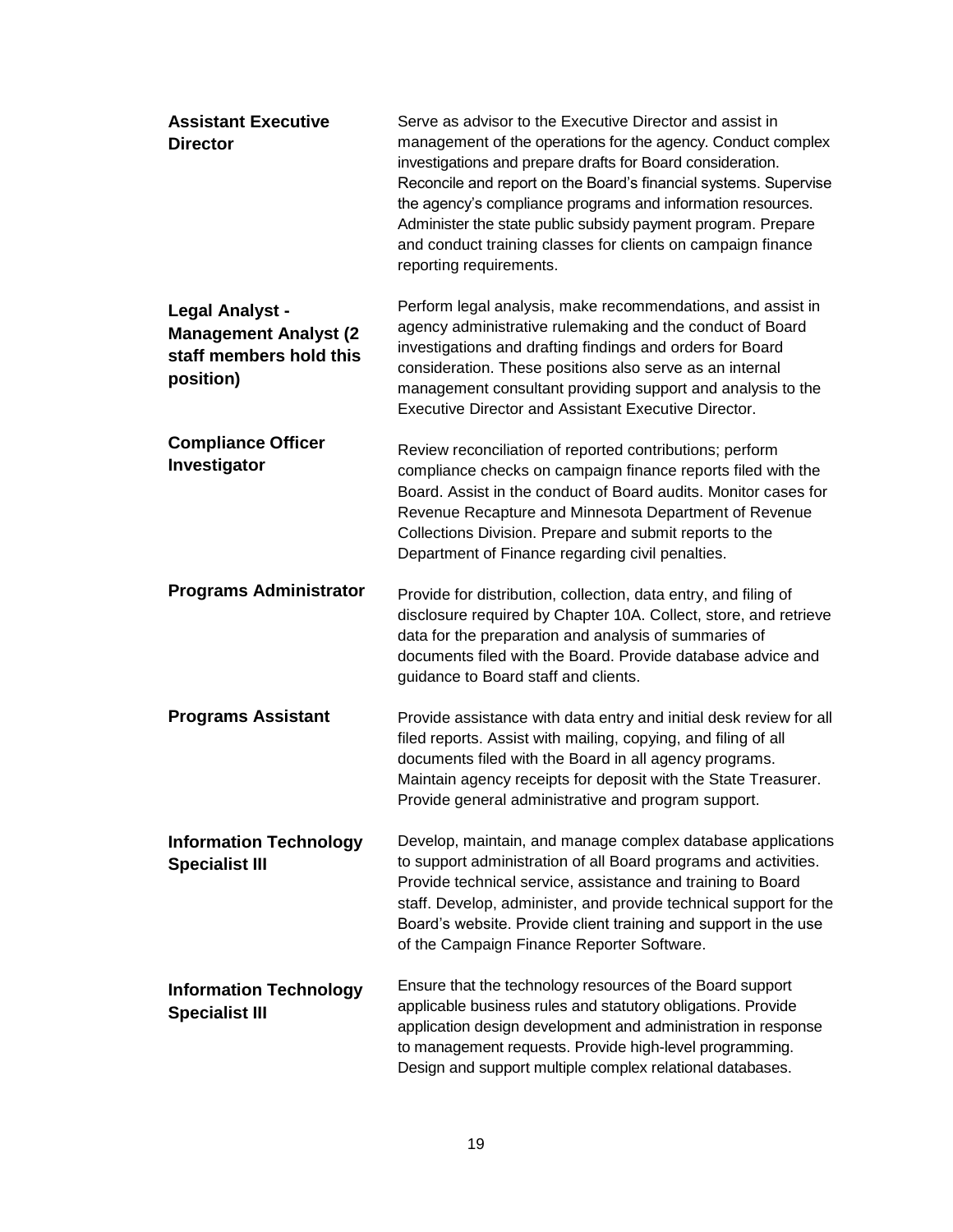# <span id="page-23-0"></span>**Staff Salaries**

**Fiscal Year 2017**

| <b>Position</b>                                   | <b>Staff</b>         | FY 2017   |
|---------------------------------------------------|----------------------|-----------|
| Executive Director (7/1/2016 - 8/31/2016)         | Gary Goldsmith       | \$22,466  |
| Executive Director (9/1/2016 - 6/30/2017)         | Jeffrey Sigurdson    | \$93,540  |
| Assistant Director (7/1/2016) - (8/31/2016)       | Jeffrey Sigurdson    | \$16,177  |
| Legal - Management Analyst                        | Jodi Pope            | \$43,002  |
| Legal - Management Analyst                        | Kyle Fisher          | \$52,924  |
| Legal - Management Analyst (Part time)            | Gary Goldsmith       | \$41,355  |
| Investigator                                      | Joyce Larson         | \$57,526  |
| Information Technology Specialist 3               | Jon Peterson         | \$78,450  |
| Information Technology Specialist 3               | <b>Gary Bauer</b>    | \$68,726  |
| Office and Administrative Specialist Principal    | Marcia Waller        | \$52,557  |
| Office and Administrative Specialist Intermediate | <b>Andrew Schons</b> | \$33,879  |
| <b>Total Salaries</b>                             |                      | \$560,602 |

# <span id="page-23-1"></span>**BOARD FINANCIAL INFORMATION**

#### **Biennial Budget - Fiscal Year 2017**

| <b>Income Summary</b>               | FY 2017       |
|-------------------------------------|---------------|
| Appropriation                       | \$1,028,000   |
| Carry forward from fiscal year 2016 | \$39,993      |
| Total                               | \$1,067,993   |
|                                     |               |
| <b>Expenditure Summary</b>          |               |
| Operating budget expenditures       | (\$1,027,625) |
| Refunded to state                   | \$40,368      |

# <span id="page-23-2"></span>**Board Operating Budget**

The Campaign Finance and Public Disclosure Board is funded by a direct appropriation from the Minnesota Legislature. The appropriation for fiscal 2017 was one million twenty eight thousand dollars. Funds not expended in the first year of a biennium roll forward into the next fiscal year. At the end of fiscal year 2017 the Board returned \$40,368 to the state general fund.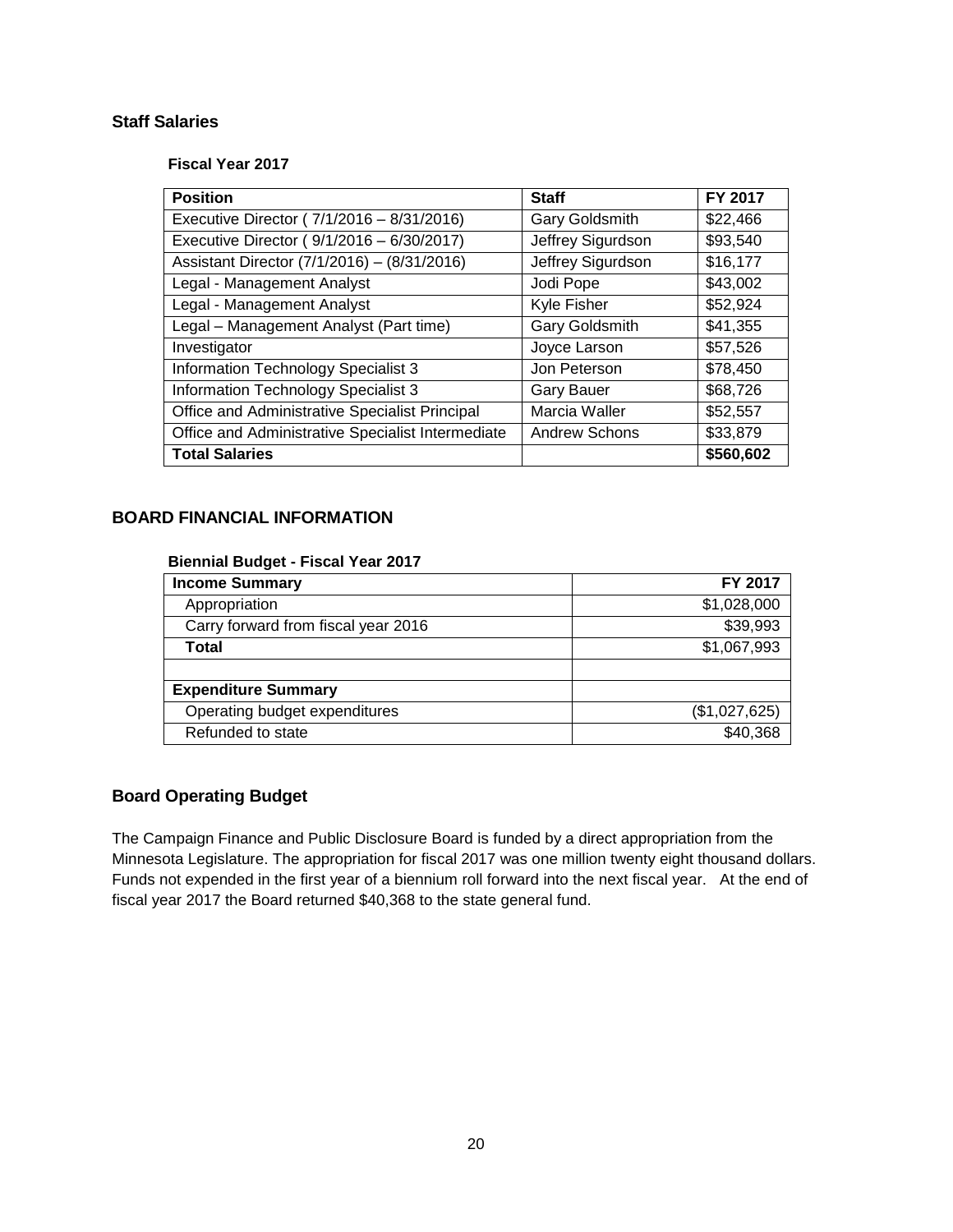# **Board Operating Budget (continued)**

| <b>Salary and Benefits</b>                           | FY 2017     |
|------------------------------------------------------|-------------|
| Full time staff (salary and fringe)                  | \$644,905   |
| Part time staff (salary and fringe)                  | \$89,095    |
| Per diem for Board Members                           | \$4,800     |
| <b>Salary and Benefits Sub Total of Expenditures</b> | \$738,801   |
|                                                      |             |
| <b>Operating Expenses</b>                            |             |
| Office rent                                          | \$39,550    |
| Copier Lease                                         | \$3,602     |
| Postage                                              | \$10,676    |
| Travel                                               | \$4,224     |
| Printing                                             | \$98        |
| Staff development                                    | \$6,125     |
| <b>Supplies</b>                                      | \$17,515    |
| <b>MNIT</b> services                                 | \$11,536    |
| Court Reporter and Subpoena Costs                    | \$2,410     |
| Equipment                                            | \$6,106     |
| <b>Computer Systems Development</b>                  | \$13,591    |
| Repairs                                              | \$1,892     |
| Other purchased services                             | \$429       |
| <b>Operating Expense Sub Total of Expenditures</b>   | \$117,754   |
|                                                      |             |
| <b>Website Development</b>                           | \$171,070   |
|                                                      |             |
|                                                      | \$1,027,625 |